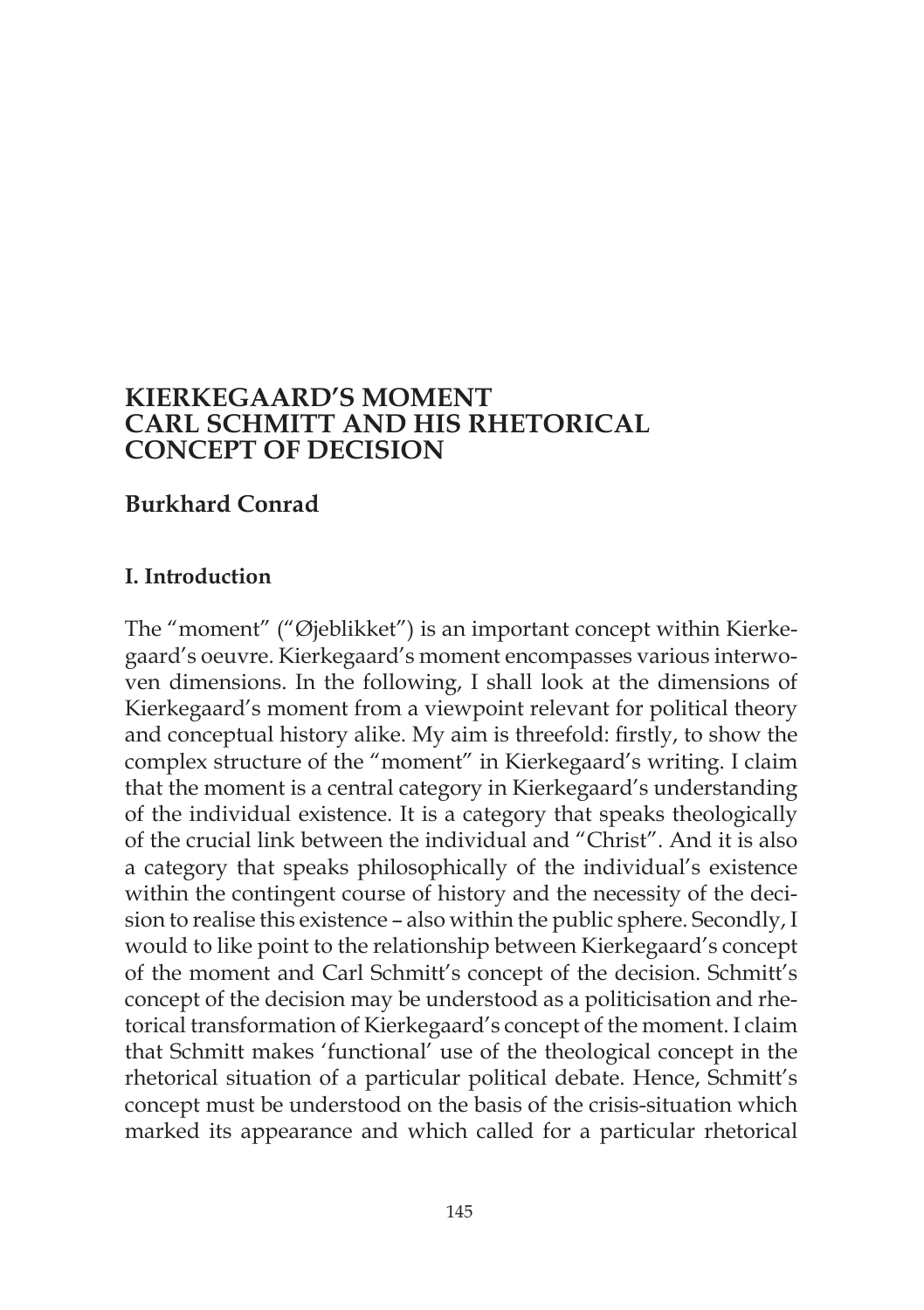fervour. Schmitt's decision is linked to a particular political and scientific 'programme' which, as we shall see, links him to his Danish predecessor. But whereas Kierkegaard's moment possesses – in the end – a theological nature in connection with a rhetorical sharpness, Schmitt's concept of the decision utilises theology as rhetoric. I claim that Schmitt transfers Kierkegaard's moment from a theological to a political discourse which turns theological concepts into metaphors of political determination. Within the latter discourse, the concept is transformed into a metaphor for the power and the force of (secular) decision-making. The moment is thereby politicised in the shape of the decision. It turns into a rhetorical figure which works towards extreme political ends.

In order to prove my point, I will start with a discussion of Kierkegaard's moment. I will analyse Kierkegaard's notion of the moment in a rather theological manner, focusing on the category of "Christ" as its nucleus and stressing its metaphorical environment of "paradox" and "leap". Subsequently, I will comment on the reception of Kierkegaard in 1920's German theology, philosophy and political theory, a context which is crucial in providing an understanding of Schmitt's concept of the decision. I will then try to underline the metaphorical use of the moment by looking at Schmitt and his rhetorical application of Kierkegaard's moment in his concept of decision. This will be done on the basis of a framework which I derive from the work of both Hans Blumenberg and Quentin Skinner.

## **II. Kierkegaard's Moment – A Christological Concept**

Ultimately, Kierkegaard's moment is "Christ". In claiming that "Christ" is at the core of Kierkegaard's moment, I would not like to exclude other possible interpretations. However, I would like to concentrate on what I regard as the central feature of the "moment" in Kierkegaard's writing. This moment possesses a fourfold structure: Firstly, the "Christ-moment" refers to a historical figure caught up within the contingency of the temporal saeculum. It is the incarnation viewed from below, i.e. something truly temporal and historical that speaks of something beyond time and history. Secondly, the "Christmoment" is an eternal truth which splits open the continuum of history by its eternal decision. It is the incarnation viewed from above,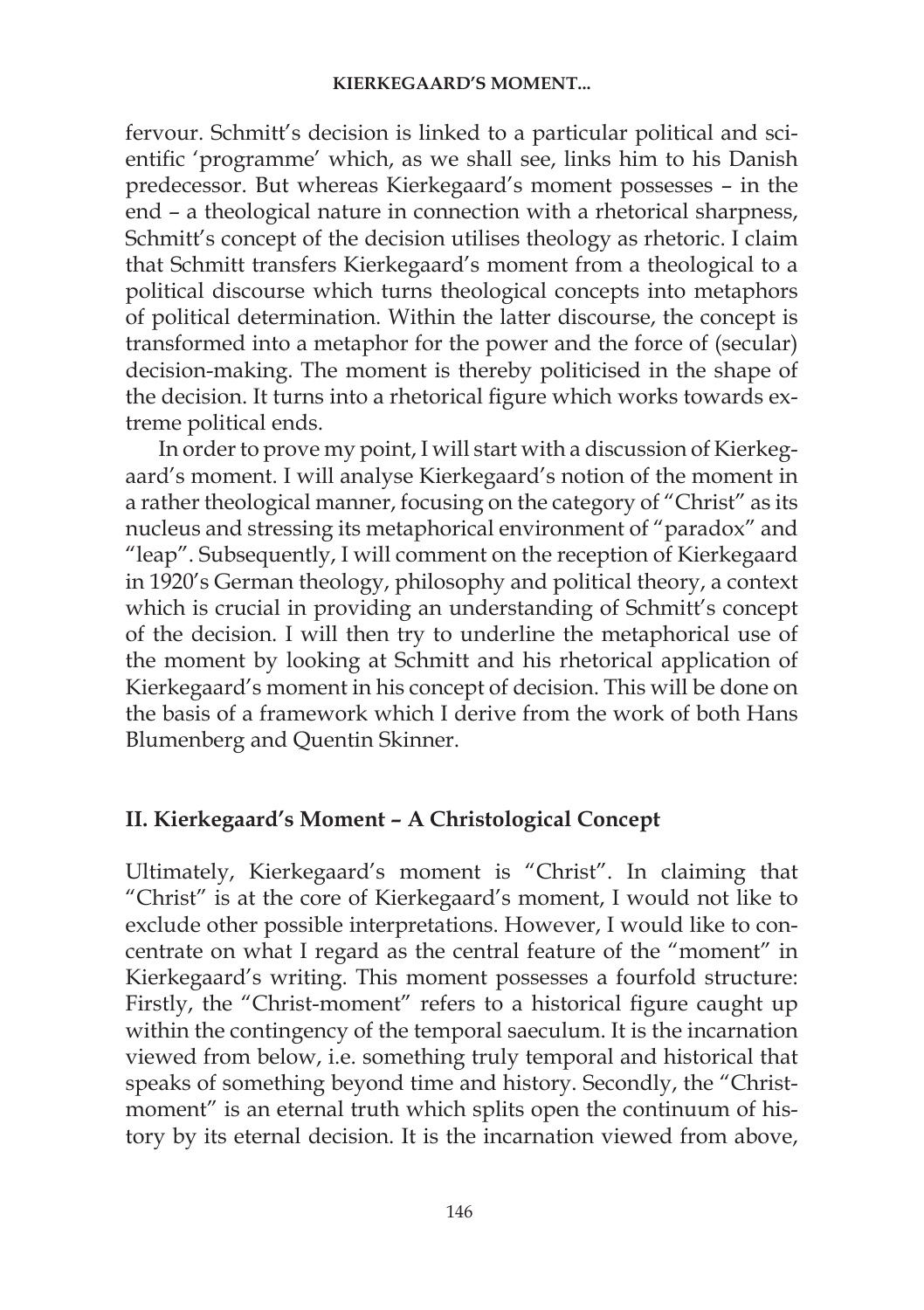i.e. something eternal that becomes paradoxically entangled within the confines of a temporal existence. Thirdly, the "Christ-moment" is eminently present in the life of individual human beings in the form of the phenomenon "faith". Faith is born as a repetition of the incarnation and both constitute an *ex-nihilo* leap. Fourthly, the "Christ-moment" is a metaphor which speaks of the individual human being's rhetorical epiphany in the public domain. It is the individual acting in a "Christ"-like manner within his own social world. This is the moment of decision, namely the moment of Kierkegaard's decision to engage rhetorically with the public of mid-century Denmark.

## **a)**

The "Christ-moment" is the incarnation viewed from below. This dimension of the moment focuses on the figure of Jesus Christ – the "man of the moment" as Kierkegaard calls  $him<sup>1</sup>$  – who becomes part of the contingent events of human history. In a way, it is impossible to discuss this "Christ-moment" "from below" in isolation from its "from above" counterpart. They belong together and are co-dependent. For the dimension "from above" ensures that the historical figure is not completely swallowed up by contingency. It will give it shape and bring it to a conclusion without abolishing contingency. The "Philosophical Fragments" contain a central passage regarding this ambiguity of the moment: "And now the moment. A moment such as this is unique. To be sure, it is short and temporal, as the moment is, it is passing, as the moment is, past, as the moment is in the next moment, and yet it is decisive, and yet it is filled with the eternal. A moment such as this must have a special name. Let us call it: *the fullness of time*."2

It seems quite clear that with this final phrase, "the fullness of time", Kierkegaard refers to a Christological notion which has its roots in the New Testament. The relevant biblical passages to be quoted here always refer to the appearance of Christ not occurring at the right or optimal time; rather "fullness" points to a time predestined to be the time of a crucial epiphany. It may be Christ speaking about himself as a witness to this special moment as in Mark 1: 15: "Now after John was arrested, Jesus came into Galilee, preaching the gospel of God, and saying, 'The time is fulfilled, and the kingdom of God is at hand; repent, and believe in the gospel.'" (Revised Standard Version) In this context, one may wish to suggest that the moment – as the full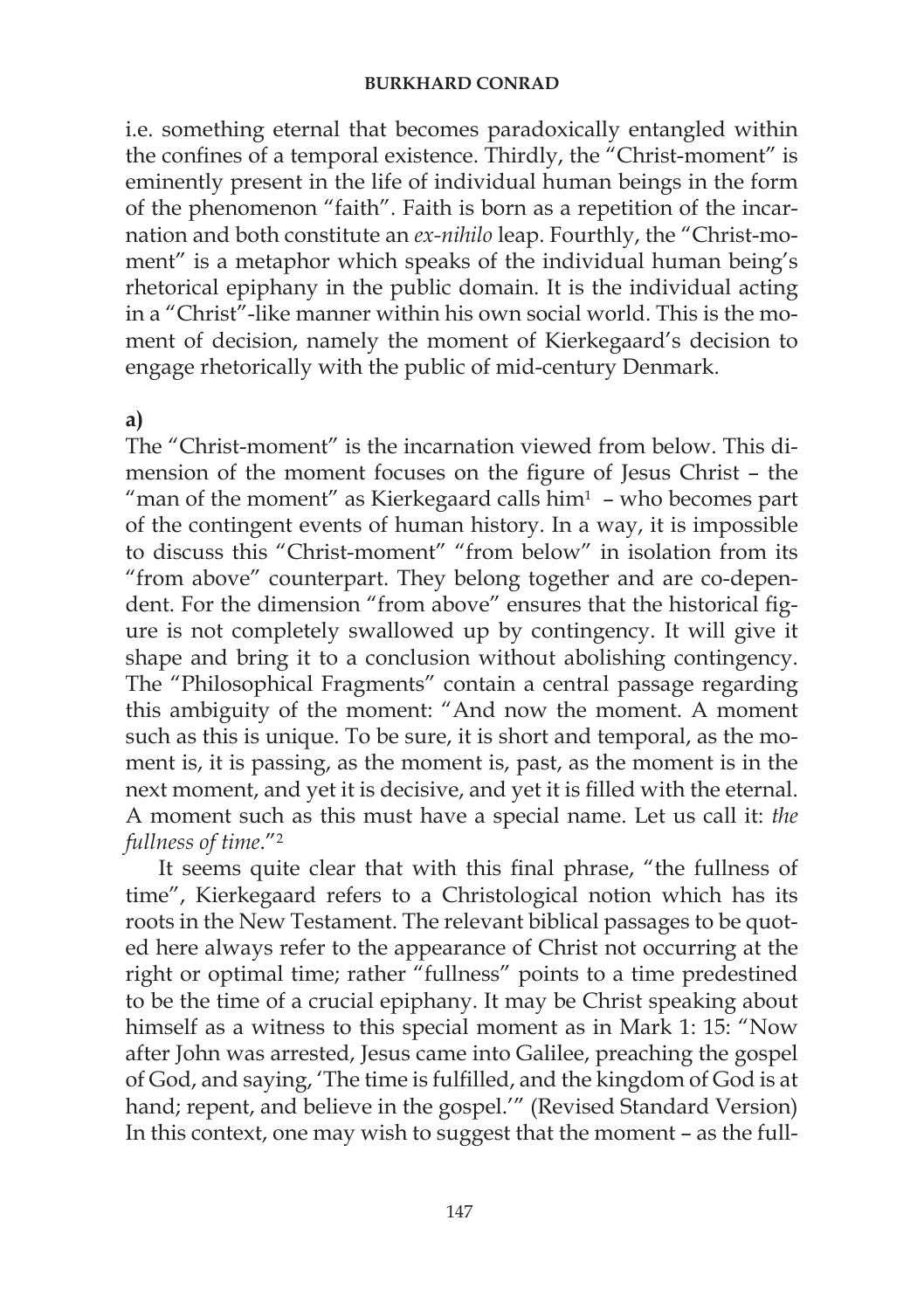ness of time – possesses the dual nature of pointing to the truth that is revealed within the Christ and the reaction that is required when confronted with this revelation, namely repentance and faith. "Fullness" here, refers to the completion of a gradual process sometimes referred to as "salvation history" (*Heilsgeschichte*). This completion does not only give a finishing touch to the course of history but also transforms this process qualitatively. Thus, fullness is not simply the sum of all parts. It will not emerge from external circumstances and conditions but will go beyond them.

The biblical base for Kierkegaard's incarnation moment is further supported by a passage from the Pauline letter to the Galatians which might serve as a backdrop to Kierkegaard's Christological understanding of the moment. "But when the time had fully come, God sent forth his Son, born of woman, born under the law, to redeem those who were under the law, so that we might receive adoption as sons." (Gal. 4:4; RSV) Here, the moment is not limited to a single and isolated event but also encompasses the reaction of those who are confronted with it. The moment contains elements of both initial action and response, thereby, as Taylor writes, "the moment of incarnation and faith are mirror images of each other."3 This repetitive structure within the moment will be discussed later.

The incarnational "fullness of time", thus, refers to Christ as a special epiphany that makes sense of history without being confined by rational causations and context variables. The incarnational moment should first be taken literally in a strictly dogmatic sense, but may also be understood in a more metaphorical sense: the "Christ-moment" is the historical and temporal revelation of an eternal and over-whelming truth. It must be temporal in order to be identified as "short", "passing" and "passed", but it also must be eternal in order to make sense of time and be its fullness.

## **b)**

Within the "Philosophical Fragments", Kierkegaard discusses this notion of the incarnational moment in the context of a central motto: "Can an eternal happiness be built on historical knowledge?"4 Kierkegaard is not so much interested in Christ's incarnation as an historical event but rather in its relation to that which is willed by eternity. Kierkegaard is also not too concerned with the idea of pure and platonic eternity. He focuses on the link within Christ, i.e. the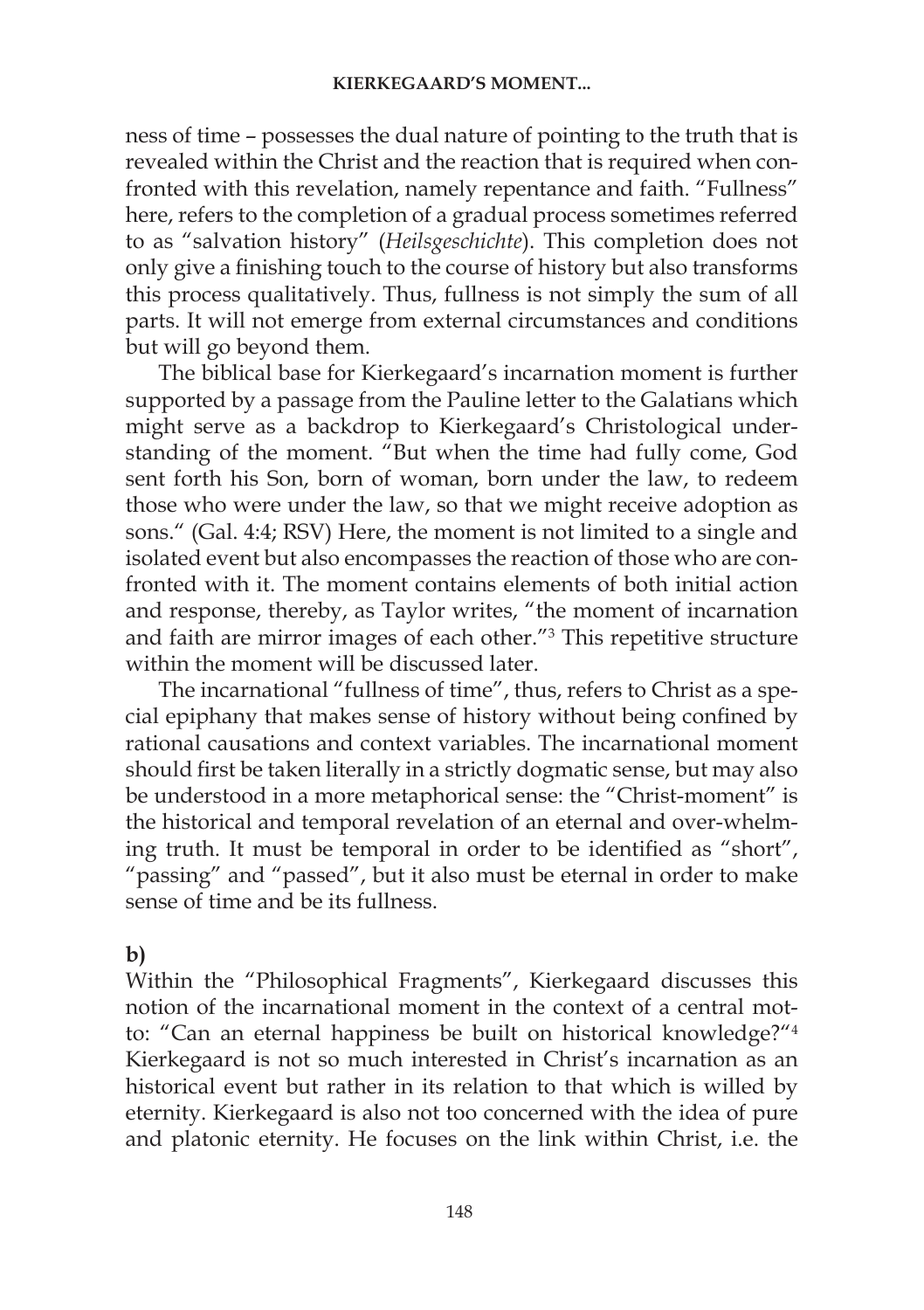link between the temporal and the eternal. For within the moment the eternal reveals itself as something temporal.<sup>5</sup> The moment is the decision of eternity,<sup>6</sup> but is such only in that it intermingles with time. There is no moment without time, and there is no moment without eternity. Time and eternity belong to each other within the moment and engage in a dialectic relationship.

In "The Concept of Anxiety" Kierkegaard discusses this notion of a syntheses of time and eternity within a human being at some length. Now the moment is very much established as an antagonist to the Hegelian idea of the *Übergang* which Kierkegaard denounces as explaining nothing at all.7 In a lengthy footnote, he ventures on to deduce his own understanding of the moment from the Platonic discussion on that fraction which lies between the two states of being and not-being in the *Parmenides* dialogue.8 In Kierkegaard's own understanding, this moment of transformation hinges on individual human existence and is not an abstract idea. Within the moment, time and eternity touch.9 Yet the moment is not an atom of time but an atom of eternity.10 This eternity is again equal to "the present" which, within the moment, seems to achieve its highest possible density,<sup>11</sup> namely the individual existence as the synthesis of time and eternity.12

The paradoxical structure of the moment and the individual are further stressed within the "Philosophical Fragments", within which the notion of the "paradox" serves the purpose of fending off any attempt of (pseudo) Hegelian mediations in matters of faith and living. "Here again we have the moment around which everything indeed revolves. (…) for in its most abbreviated form the paradox can be called the moment."13 The paradoxical moment "Christ" is, to cite a traditional formula, "*perfectus deus, perfectus homo*"14 and thereby a rational conundrum. The clash between the two absolutes of time and eternity results neither in the destruction of one absolute nor are the two mixed into blurry indistinctiveness, but rather they form a paradoxical unity. The paradox makes it impossible for reason to draw near to "the god" in any quantitative and rational approximation or in a grand scheme like the Hegelian systems which Kierkegaard continues to criticise.15

At that stage, Kierkegaard refers to the metaphor of the "leap" which ought to be understood as the spatial dimension of the temporal moment. Against rational reasoning, a leap into faith will – at least for a time – overcome the gap of insecurity and uncertainty. It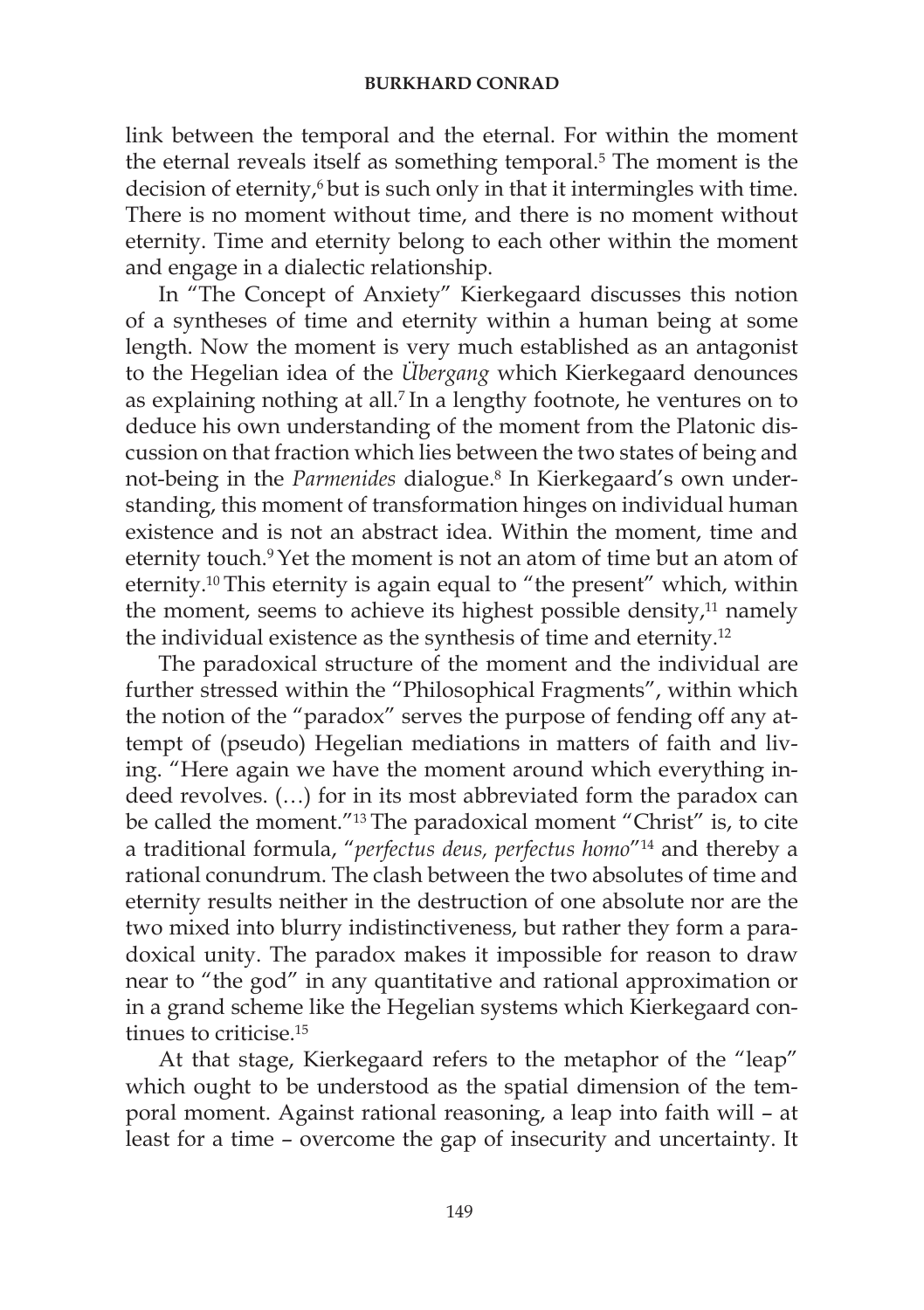will add to reason that which is unreasonable. The metaphor of the leap serves Kierkegaard as the "category of decision"16 and it is the way in which the moment "Christ" enters into the world as Kierkegaard argues in the "Unscientific Postscript".17 Such a leap-like decision cannot be reduced to rational thought patterns but goes beyond reasonable discourse. Hence, the leap possesses an ex nihilo structure and is a spatial metaphor for that which is supposed to happen in the moment, namely the "decision of eternity".18 Whereas philosophical tradition had long regarded the "leap" as a nebulous and unsatisfactory concept, Kierkegaard redescribes it as a necessary precondition for the faithful individual existence.19 In stressing the leap-structure of the decision, Kierkegaard was to set the stage for later discussions on the non-rational dimensions of decision-making.

## **c)**

Although the various dimensions of the moment could easily be identified by referring to just one personal name – "Christ" – such an identification requires additional clarification and I have tried to provide this by pointing to the notions of the paradox and the leap. But Kierkegaard also uses the "moment" beyond the context of his existential "Christology". He also links the "Christ-moment" with its "repetition" in the individual human being of any time. People who were, in a literal sense, contemporaries of the teacher Christ and eyewitnesses of his life did not necessarily have an advantage over those who were and are non-contemporaneous. Contemporaneity does not guarantee direct access to the knowledge and truth of the teacher.<sup>20</sup> True contemporaneity will be achieved not so much by directly listening to and digesting teachings but rather through the more indirect way of gaining faith, i.e. receiving the condition of possibility of faith from "the god".<sup>21</sup> The digestion of the teacher's truth occurs in a nonvisible way, it is *unanschaulich*, and within Kierkegaard studies is usually referred to as "indirect communication".22

The act of gaining faith is based on an "eternal condition" previously received within the moment.23 Viewed from a strictly chronological point of view, the moment of faith happens after the moment of incarnation as a response to the same. But systematically, the two moments cannot be separated: they are joined together within the notion of contemporaneity. The moment "Christ incarnate" as well as the moment "faith in Christ" are two sides of the same coin and pos-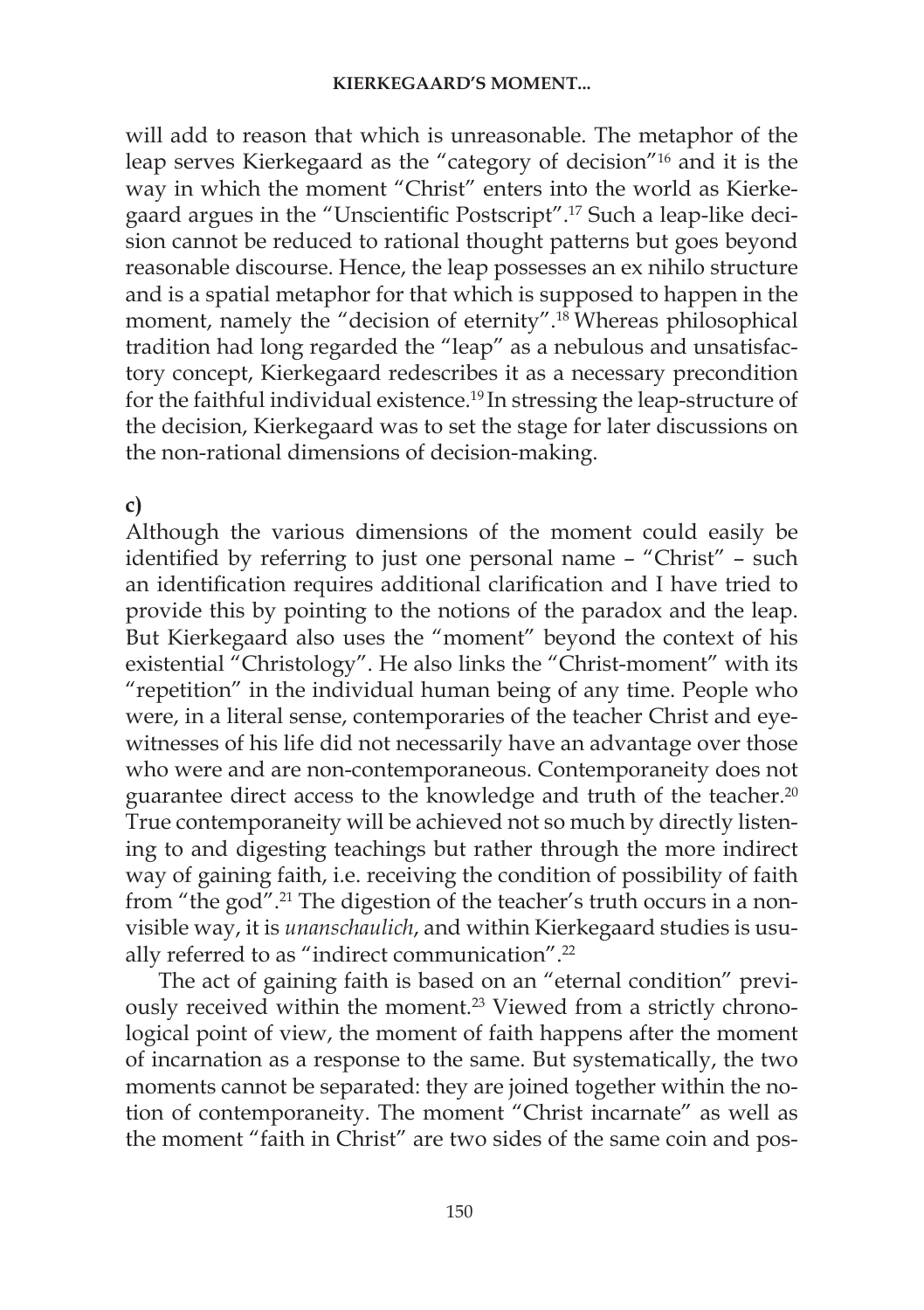sess a similar *ex nihilo* structure. Both moments are characterised by the metaphor of the leap. The repetition of the moment in faith cannot happen if the individual is taught second hand but requires true contemporaneity with the teacher. The repetition leads to a sincerity and earnestness of living.<sup>24</sup> It will lead to a true contemporaneity in an indirect manner, quite contrary to the kind of false contemporaneity which, according to Kierkegaard, is established and forced into being by endless calculation and worldly sagacity.25 Both moments, the original "Christ-moment" and its repetitive "Faith-moment", encompass notions of *ex nihilo* endlessness and are not open to temporal reasoning and discourse.

### **d)**

The short analysis of Kierkegaard's writings comes to a close with a more in depth glance at Kierkegaard's own movement of politicising the theological moment. This can be done by referring to a passage from the work simply called "The Moment". This passage may serve as a summary of my analysis as it contains all elements of Kierkegaard's moment and transforms it into a kind of public event. I quote this passage in its entirety:

"When is 'the moment'?/ The moment is when the man is there, the right man, the man of the moment./ This is a secret that will forever be hidden from all worldly sagacity, from everything that is only to a certain degree./ Worldly sagacity stares and stares at events and circumstances, calculates and calculates, thinking that it should be able to distil the moment out of the circumstances and then become itself a power with the aid of the moment, this breakthrough of the eternal, and be rejuvenated, something it greatly needs, with the aid of the new./ But it is futile; sagacity does not succeed and will never in all eternity succeed with this substitute, any more than all the arts of the dressing table produce natural beauty./ No, only when the man is there, and when he ventures as it must be ventured (which is exactly what worldly sagacity and mediocrity want to avoid) – then is the moment – and then the circumstances obey the man of the moment. If nothing but worldly sagacity and mediocrity are involved, the moment never arrives. It can continue one hundred thousand and millions of years, continually the same, and it may at times look as if it will come soon, but as long as it is only worldly sagacity and mediocrity and the like, the moment does not come any more than a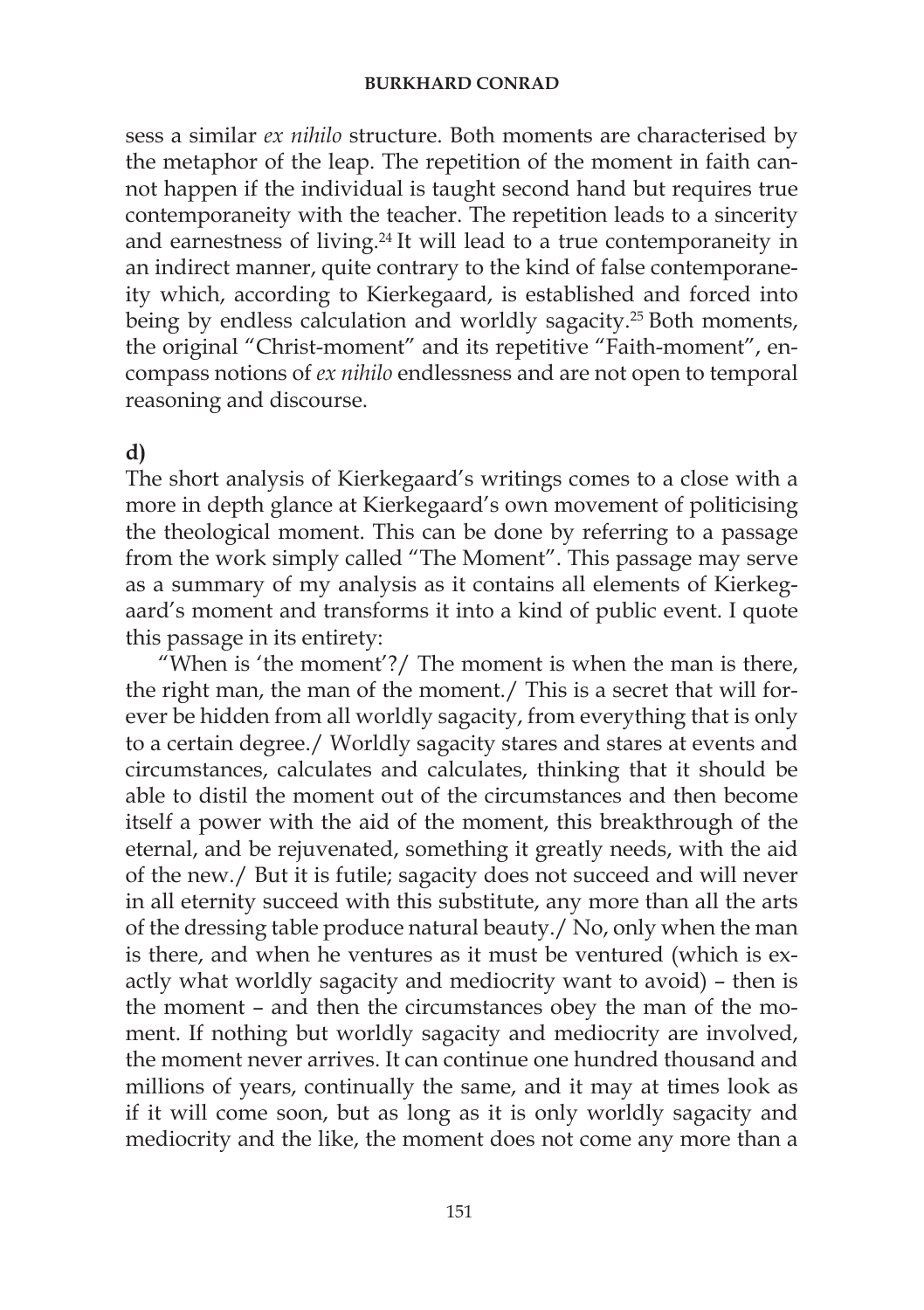#### **KIERKEGAARD'S MOMENT...**

sterile person begets children./ But when the right man comes, yes, then is the moment. The moment is precisely this (which is not due to circumstances), the new thing, the woof of eternity – but at the same instant it manages the circumstances to such a degree that it illusively (calculated to make a fool of worldly sagacity and mediocrity) looks as if the moment emerged from the circumstances./ There is nothing for which worldly sagacity is so feverishly eager as the moment; what would it not give to be able to calculate correctly! Yet there is nothing more certain of being excluded from ever seizing the moment than worldly sagacity. The moment is heaven's gift to – as a pagan would say: to the fortunate and the bold – but a Christian says: to a believer. Indeed, to have faith, which is held in such profound contempt by worldly sagacity or at best is a Sunday ceremony all prinked up with borrowed platitudes – to have faith, this and only this relates itself as a possibility to the moment. Worldly sagacity is forever excluded, disdained, and detested, as it is in heaven, more than all vices and crimes, since by nature it of all things belongs to this wretched world, it of all things is furthest removed from having anything to do with heaven and eternity!"26

"The Moment" is one of Kierkegaard's later writings and it contains a series of pamphlets in which he attacks the Danish state church, its theological stance and ecclesiastical politics. One could argue that with these pamphlets, Kierkegaard turns political, or at least public, although he had already revealed a strong interest in social affairs with "A Literary Review" and other texts some years earlier. In both "The Moment" and "A Literary Review", Kierkegaard proceeds, in some way or another, to politicise his otherwise very theological understanding of the moment. He uses the "Christ-moment" as a metaphor for his self-image as a public figure. Kierkegaard feels as though he is beginning to act within the moment although he is full of disgust in doing so. And it seems to him that because of his disgust of momentary action, he was chosen to do exactly so.<sup>27</sup> Thus, it is not so much the one who wishes or even yearns to act within the moment, but the one who despises such an action who is the proper "man of the moment". The rationale behind this somewhat negative attitude to public "ministry" lies in the notion that any positive enthusiasm and earnest desire would undermine the integrity of the proper moment and its incarnated epiphany. It would exchange the "eternally hidden" moment for a visible and vulgar substitute.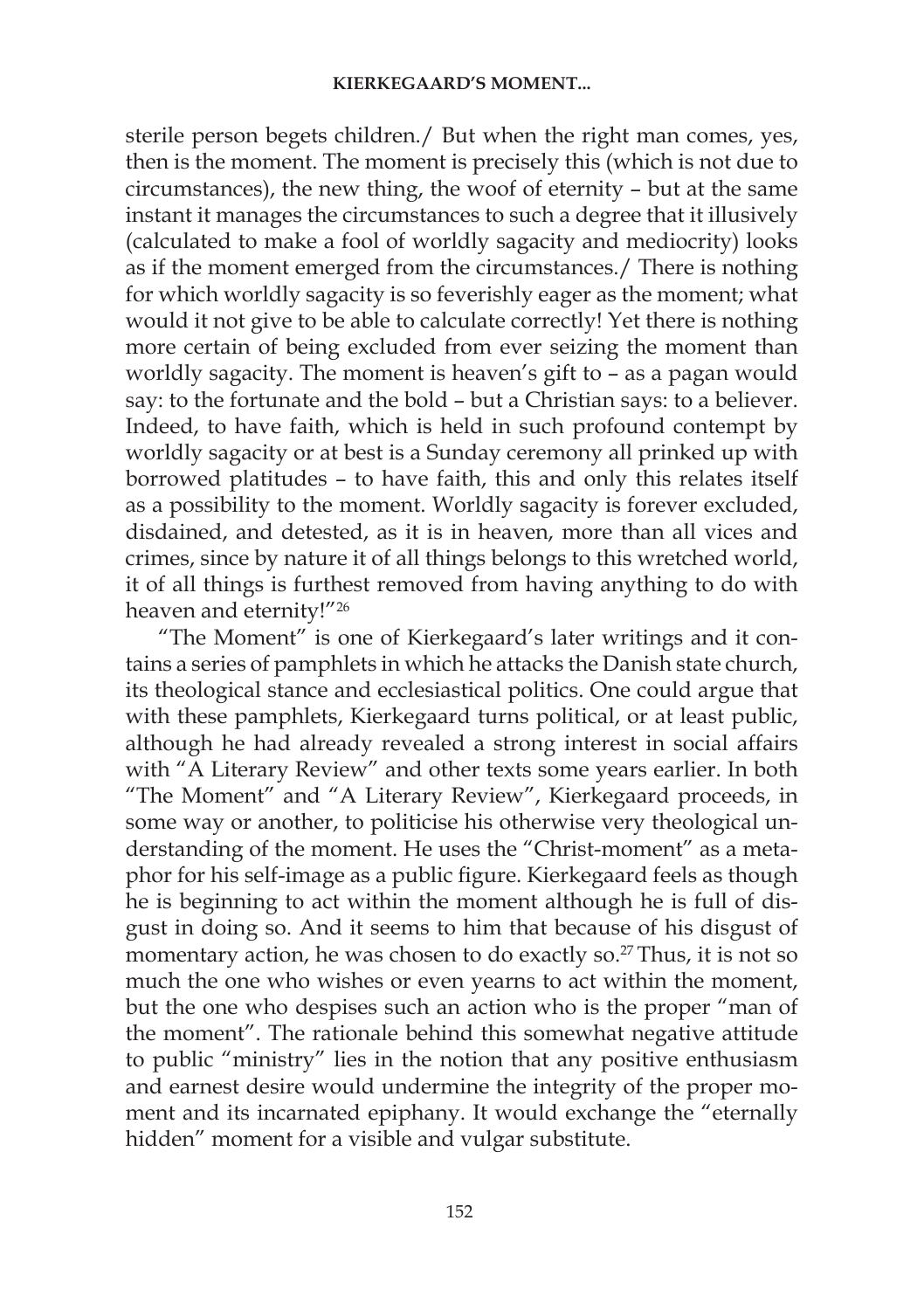The "man of the moment" is thereby not a grand figure of history, as such a figure would be equivalent to worldly sagacity. Although he might leap into action like a wild beast after its prey,<sup>28</sup> he will be more like "Christ" as a suffering servant along the lines of Isaiah 52: 13 – 53: 12, an Old Testament passage which biblical exegesis regularly links to the figure of Christ. According to Kierkegaard, "suffering" is the proper attitude of a person acting in public and in a contemporary world devoid of any passion.<sup>29</sup> The legitimisation of public action will not be achieved through law, charisma or traditional standing but only through this biblical notion of suffering and becoming the least among all others and by "helping indirectly".30 This notion is one of existential dialectics as it combines the highest public duties and powers with an attitude of political meekness. It is not so much the purification of politics which concerns Kierkegaard<sup>31</sup> but rather the Christian purification of the individual politician. Kierkegaard does not speak of politics but of the attitudes and actions of the individual within the public sphere. The individual's attitudes and motives are to be tested by the Christological notion of "suffering" without which public action cannot be called legitimate.

Notwithstanding this notion of the suffering servant, in his more political writings like "The Moment", Kierkegaard's concept develops a rhetorical edge which is not without its own pitfalls. Although he claims in his pamphlet that "worldly sagacity" has no grasp over the moment however hard it may try, Kierkegaard himself turns himself into a metaphorical "man of the moment" and thereby himself comes close to becoming an incarnation of the much criticised "worldly sagacity". Kierkegaard applies his notion of the "Christ-moment" and the repetitive "faith-moment" to his limited political endeavours in order to grasp for some legitimisation in his public struggle with the church. We could say that Kierkegaard both politicises and temporalises his theological moment in the quoted passage from the "The Moment". This becomes particularly obvious as Kierkegaard's antagonists are recognised. On a rather more intellectual stage, Kierkegaard, as we have seen, battles against (pseudo) Hegelian thought and his work is full of polemical remarks against idealist notions of mediation and *Übergang*. On a more political stage, he campaigned against an age of "levelling" as he calls it in "The Literary Review".32 The age of "levelling", according to Kierkegaard, aims to get rid of all passionate public action which again is the hallmark of the age of "revolu-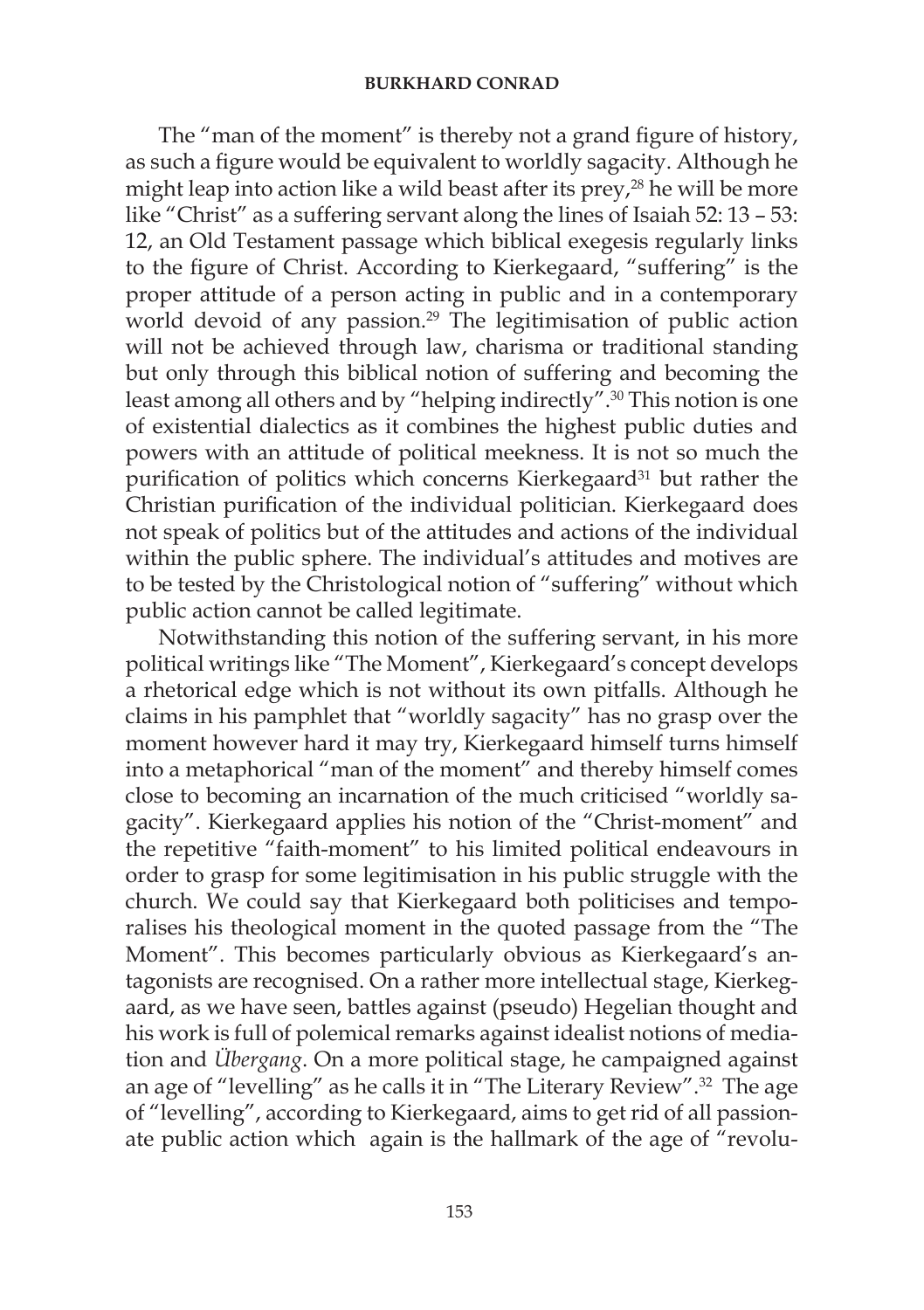tion". He writes: "Action and decision are just as scarce these days as is the fun of swimming dangerously for those who swim in shallow water."33 Although Kierkegaard is no friend of political ideologies and their calls for a social revolution, he is also no friend at all of the democratic impulse which in the late 1840s sweeps through Europe demanding political freedom and equality.34 This multi-sided opposition lead Kodalle to coin the term "conservative revolutionary"35 to describe Kierkegaard's ambiguous political stand. It aptly characterises the dialectics within Kierkegaard's "programme", although he is certainly far less political than other proponents of the so-called Conservative Revolution.

In the context of opposing political movements, however, Kierkegaard's moment of decision has arrived in the political arena as a polemical outburst and leap<sup>36</sup> into a particular rhetorical situation: it has turned into a political counter-concept to liberal notions of mediation and moderation and advocates an "authentic" style of political action and debate. Such a "critical" reading of his texts must be put forward especially in the light of later developments regarding the functional use of the concept of the moment in the 20<sup>th</sup> Century. Kierkegaard still retains a strong Christological core at the centre of his own "moment" and conceptualises the political individual as a "suffering servant" rather than an authoritative figure. Nevertheless, when applied to the social and political reality of his time, Kierkegaard's moment acquires an ideological edge. Kierkegaard's rhetorical use of the moment marks the beginning of a process during which the theological concept is transformed into a political concept with strong metaphorical implications. Kierkegaard's moment becomes Schmitt's decision.

# **III. Schmitt's Decision – A Rhetorical Redescription Of Kierkegaard's Moment**

The relationship between Søren Kierkegaard and Carl Schmitt has – to my knowledge – not yet been the object of any concise research effort. An early text by Karl Löwith mentions the link referring to Schmitt's selective manner of quoting Kierkegaard; some clues may be found in Klaus Kodalle's work on Kierkegaard especially on Kierkegaard's and Schmitt's similar interpretations of their time; Michele Nicoletti focuses on the notion of the "martyr" as a common point of interest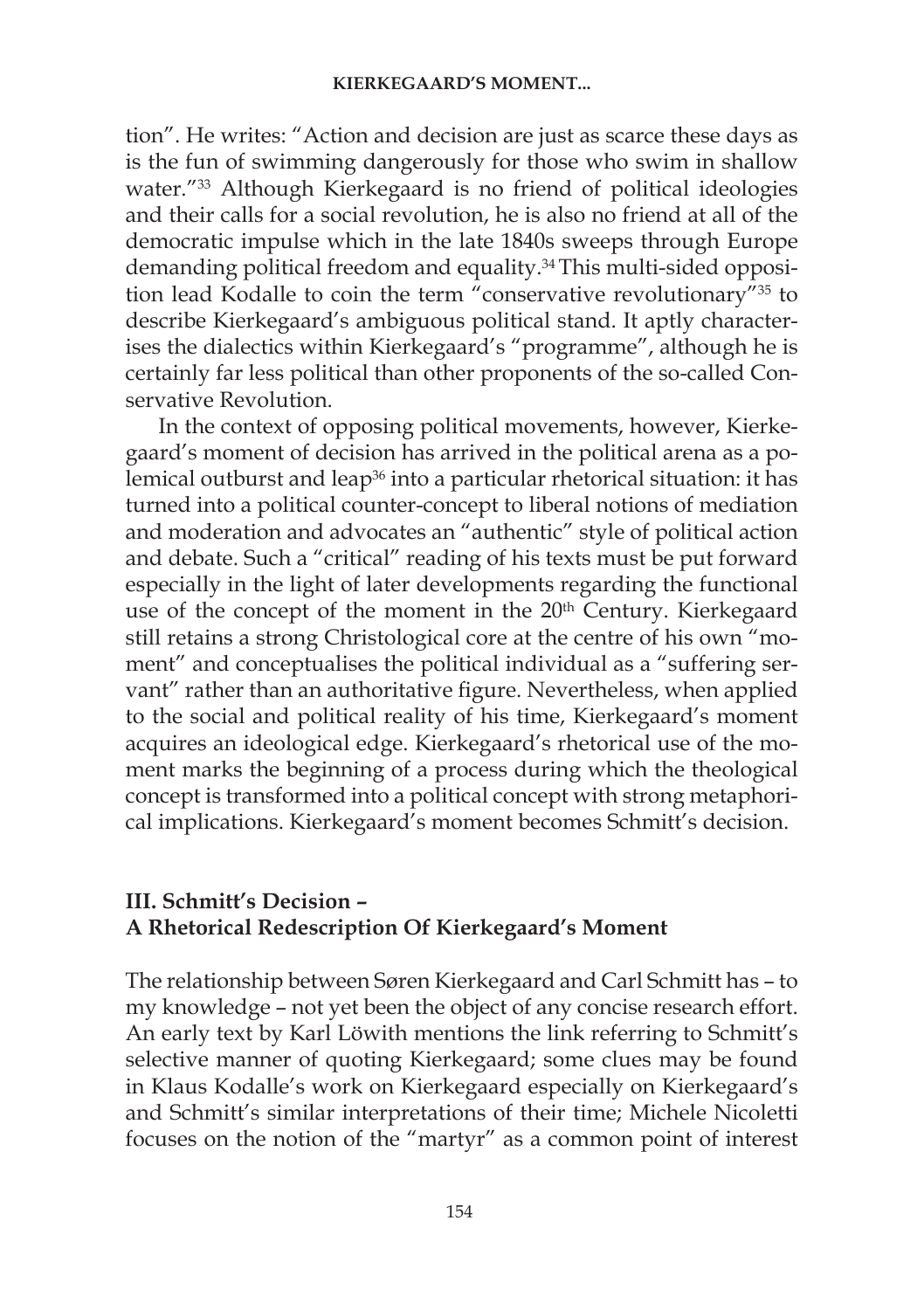for both writers; Rüdiger Safranski briefly hints at the link between Kierkegaard's moment and Schmitt's decision without going into greater detail; and Rüdiger Kramme presents a somewhat longer examination by pointing towards some analogies including the link between Kierkegaard's and Schmitt's similar emphatic notions of the "decision".37 There are other texts which very briefly touch upon the link between the two, but none of them attempts a discussion of the conceptual bond which I claim connects the two.38 This lacuna may be explained by the fact that Kierkegaard's thought serves as "background noise" for Schmitt rather than as a clear-cut source of scientific inspiration. Hence, a brief glance at the intellectual backdrop of Schmitt's time and its attachment to Kierkegaard may be useful.

One aspect of the relation between Kierkegaard and Schmitt emerges when the particular intellectual profile of the German 1920s is recalled, a time which gave birth to concepts such as Carl Schmitt's decision. This profile was very much influenced by a particular kind of theology, philosophy and political theory which all drew from an interpretation of the historical "situation" as being at a point of crisis and thereby decision. The three disciplines were very much influenced by intellectual and ideological battles fought in the 19th Century between more liberal and more conservative thinkers, for sake of a better categorisation, with Kierkegaard being just one figure in this battle. The reception of these ideological struggles before and after the First World War contributed to a similarly polarised atmosphere in the debates during the Weimar Republic which Dolf Sternberger refers to as "unselige Grundstimmung", a rather negative atmosphere indeed.39 The anti-democratic nature of this atmosphere has widely been recognised as has the importance of the concept of decision in that context.40

Within the disciplines of theology, philosophy and political science, Kierkegaard serves as an important source for the intellectual life of 1920s German democracy, with his influence being strongest among theologians, strong within philosophy and rather more subcutaneous in political theorising. The key terminology of both Dialectic Theology and Existential Philosophy is derived from Søren Kierkegaard. In Karl Barth's, Rudolf Bultmann's and Friedrich Gogarten's works, the "moment" and the "decision" feature at a central position within their respective conceptual frameworks. Although the three (protestant41) theologians entertain rather different political and theological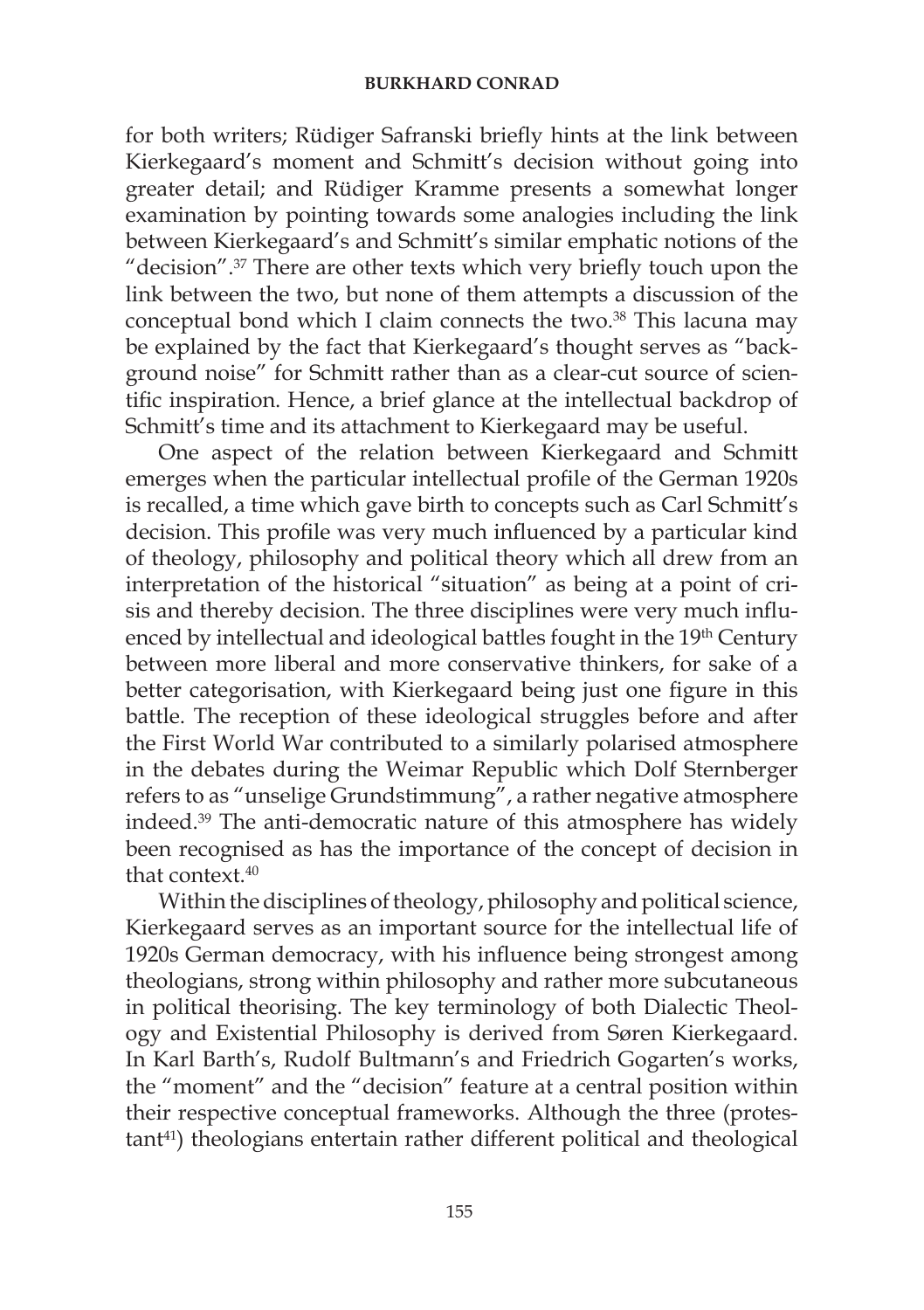#### **KIERKEGAARD'S MOMENT...**

views, the "moment of decision" serves them in their struggle against that which is regarded as the deadening influence of liberal theology and historicism.42 Texts by Karl Jaspers, Martin Heidegger and other philosophers also reveal a strong, both critical and approving reading of the Danish philosopher, although they sometimes intentionally camouflage Kierkegaard's influence on their writing.43 And within German political theory in the 1920s a similar focus on the binding decision and the emphatic moment of choice cannot be ignored.<sup>44</sup>

Reading Kierkegaard, whose collected works were first published in German from 1909 onwards, is somewhat akin to an "event" for Schmitt and his theological and philosophical contemporaries.<sup>45</sup> Like many of the German intellectuals from the first half of the 20<sup>th</sup> Century, Schmitt approaches Kierkegaard in both an academic and personal manner. This overlap of academic and personal intentions results in a first similarity between the two: Schmitt often presents his arguments – like Kierkegaard had done before him – very much in a rhetorical manner that speaks of utter conviction and with a fervour that carries the implicit message that everything is at stake. Karl Barth in *Der Römerbrief* (2nd edition), Martin Heidegger in *Sein und Zeit*, and their contemporaries were equally influenced by Kierkegaard's passion of delivering bold messages and use a similar strategy in order to convince their readers of the arguments presented. Adorno was to call this style of argumentation somewhat polemically a *Jargon der Eigentlichkeit*, a jargon of authenticity, which should not be regarded as an argument in an intellectual debate but as an attempt to proselytise one's opponents.46 This somewhat missionary zeal expressed in a weighty syntax and emphatic semantic marks many of Schmitt's texts and has in the past contributed to the polarised reception of his work.

Schmitt's encounter with Kierkegaard has left direct traces in several of his publications. These traces never come to form a coherent picture which could serve as an allusion as to how exactly Schmitt integrates Kierkegaard's thoughts within his own. In *Politische Theologie* Schmitt quotes Kierkegaard at some length and I will discuss this treatment of Kierkegaard further below. A footnote in *Politische Romantik* refers to Kierkegaard as an ideal-typical representative of the romantic era with its notion of the "romantic situation" and its "feeling of the concrete second".47 In addition, one of Schmitt's theological contributions refers to Kierkegaard in a rather applauding manner,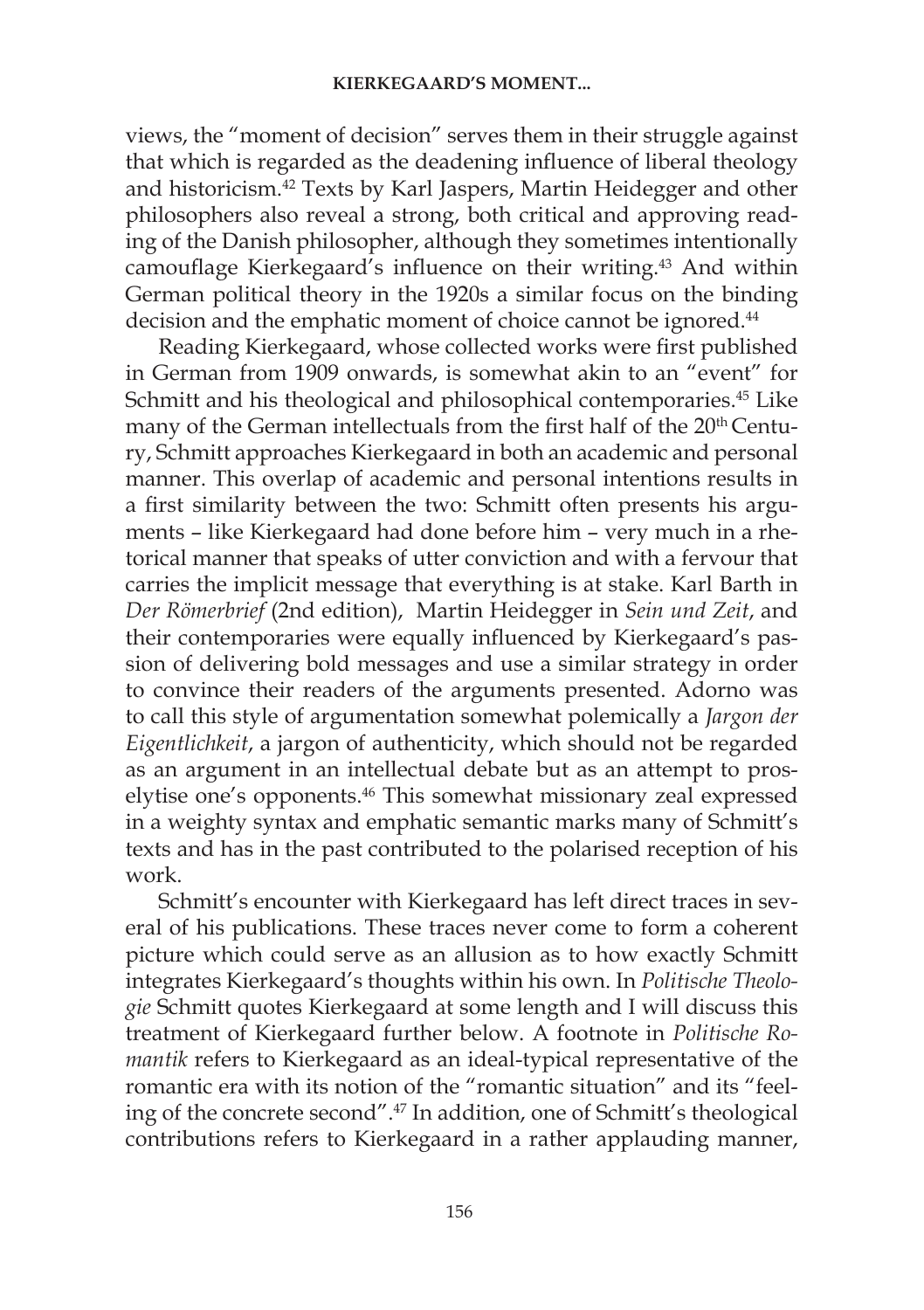calling him the "*innerlichster aller Christen*" – the most sincere Christian.48 The later text *Donoso Cortés in gesamteuropäischer Interpretation* strikes a similar note, when Schmitt praises Kierkegaard as a man who shared in the struggle of ideas in the 19th Century and whose criticism of his time was apparently more intensive than that of many others.49 Those references to Kierkegaard already combine scientific treatment with personal appraisal. The "event"-character of Schmitt's reading of Kierkegaard becomes more than obvious when he testifies to the direct personal relevance of Kierkegaard's thoughts for his own individual existence. The published diaries contain interesting passages which reveal that Schmitt read Kierkegaard for his personal edification and in order to cope with certain difficulties in his own biography. He refers to Kierkegaard in an exalted manner, seeing in him a kind of messenger to save him out of existential anxiety, assuring him of his extra special calling following the premature death of one of his friends.50

Because of this twofold reading - academic and personal - Kierkegaard's influence on Schmitt is less obvious and rather more subcutaneous. One should avoid drawing an unbroken causal link between Kierkegaard's and Schmitt's thought patterns, but it may legitimately be claimed that Schmitt reveals striking similarities especially as we turn to his understanding of the "decision". I claim that Kierkegaard's moment can be identified within Schmitt's decision. This is especially true for the metaphor of the *ex nihilo* leap and the concept's rhetorical edge and antagonistic fervour.

**a)**

A methodological observation reveals a first link between the work of the two intellectuals. In *Politische Theologie* as well as in *Der Begriff des Politischen*, Schmitt uses a methodology of conceptualising which he openly claims to derive from a 19<sup>th</sup> Century "Protestant theologian" as he calls Kierkegaard.51 This methodology does not arrive at a concept by way of an inductive summary of its assumed content. In another context, Schmitt denounces this strategy as "terminologische Strohdrescherei" – a useless exercise.52 Instead, Schmitt advocates a manner of conceptualisation which identifies the fringe of an issue in question as its core. Hence, in *Politische Theologie,* the "Ausnahmezustand", the state of emergency, turns into the phenomenon which, according to Schmitt, identifies sovereignty. For: "Die Entscheidung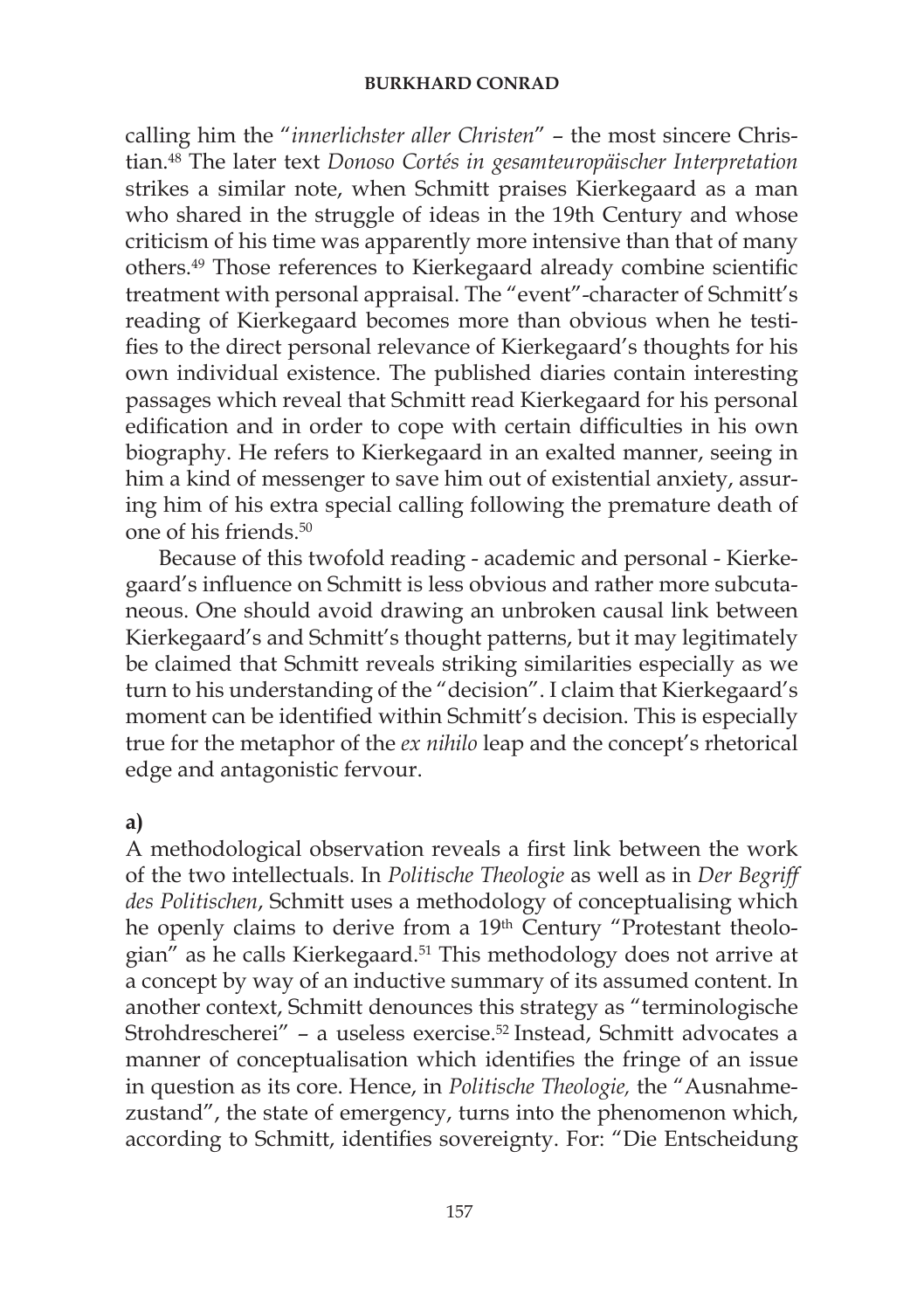über die Ausnahme ist nämlich im eminenten Sinne Entscheidung."53 So, in a way, the decision, for Schmitt, is an exceptional phenomenon in political life and it is also its constituting element. According to Schmitt, decisions may only be called decisions if they decide about something beyond the normal. Necessarily, this leads him to denounce the somewhat technical and unexceptional decision-making processes within the parliaments of his own times, esp. in his polemic *Die geistesgeschichtliche Lage des heutigen Parlamentarismus*. In another context, being *Der Begriff des Politischen*, Schmitt singles out the division of enemy and friend as the political distinction as such, again focusing on an extreme possibility of conceptualising the political and turning it into the de-facto norm.54 In *Politische Theologie*, the three central concepts of sovereignty, state of emergency and decision are, according to Schmitt, concepts of the outermost sphere.<sup>55</sup> They may belong to the fringe of politics but as they are the fringe, they paradoxically are its core.

Thus runs Schmitt's argument, and in order to verify the trustworthiness of his methodological approach, he quotes an extract from Kierkegaard's "The Repetition" at the end of the first chapter of *Politische Theologie.*56 This quote sets out to legitimise Schmitt's high view of the exception and its dominance over and above normality but fails to quote those passages of the original source that speak of the exception being woven into the general. The following sentence of Kierkegaard's text in particular does not feature within *Politische Theologie:* "The legitimate exception is reconciled in the general."<sup>57</sup> In Kierkegaard's view, the exception is dialectically bound to the norm, to normality and generality. This follows the pattern which I identified earlier on with the exceptional "Christ-moment" being paradoxically related to continuity and history. In that context, norm and exception form an alliance of 'checks and balances'. In his reading of Kierkegaard, Schmitt chooses to ignore this central dialectic notion and, as a consequence, arrives at a methodological approach that overemphasises the exception for normality and the decision for the juridical norm. This reflects Schmitt's general ignorance as regards complex constructions of balance and plurality which is especially prevalent within his rhetorically "strong" texts, i.e. *Politische Theologie, Die geistesgeschichtliche Lage des heutigen Parlamentarismus* and also in *Der Begriff des Politischen*. In earlier texts, such as *Gesetz und Urteil*, Schmitt clearly seems to be able to dialectically balance norm and ex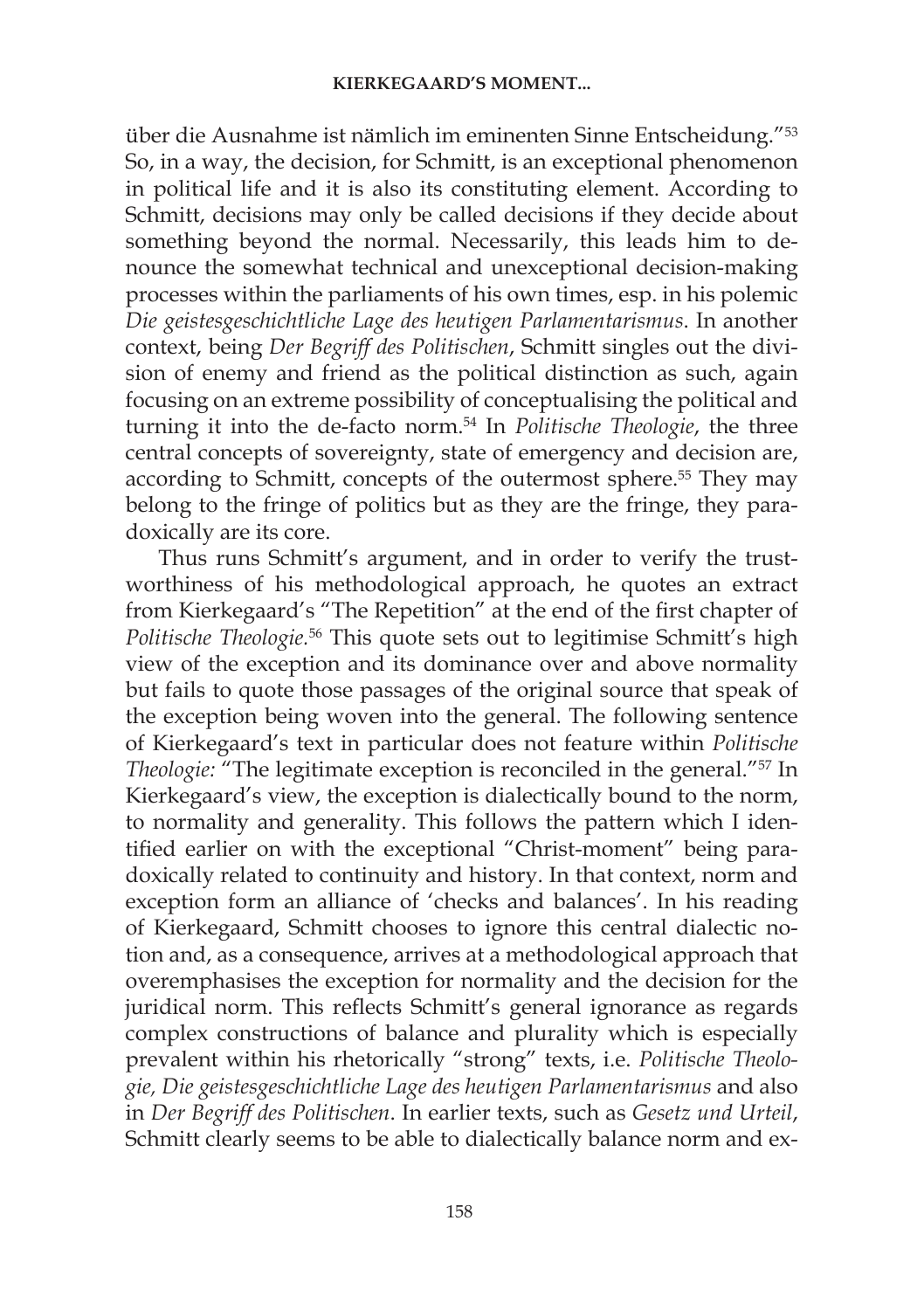ception, continuous discourse and discontinuous decision. Later texts lack any acknowledgement of the dialectic and pluralist dynamics of social and political order.<sup>58</sup>

## **b)**

The metaphorical link between Schmitt's and Kierkegaard's concepts becomes more tangible when looking at Schmitt's understanding of the "decision". In order to establish a conceptual link, I will concentrate my analysis on various passages of *Gesetz und Urteil* (1912) and *Politische Theologie* (1922). In *Gesetz und Urteil* Schmitt discusses various approaches that seek an answer to the question how jurisdictional verdicts attain their validity. He repudiates positivist and idealist notions that regard the jurisdictional verdict as simply the realisation of an abstract norm. He also criticises more psychological designs that hinge on the importance of the judge's personality. Against those approaches Schmitt comes to his central conclusion: "Der als geltend anzunehmende Inhalt des Gesetzes tritt dadurch, daß der Richter ihn anwendet, in eine andere Sphäre."59 Between the abstract norm and jurisdictional reality of the legal decision Schmitt identifies a "gap"<sup>60</sup> that needs to be overcome with a qualitative leap. By emphasising this discontinuous gap, Schmitt points to an inexplicable and "creative"<sup>61</sup> force behind the legal decision and to a moment of arbitrariness in respect of content,<sup>62</sup> whereas the term "moment" does not carry any temporal connotation in this context. Nevertheless, Schmitt stresses the causal independence of the decision. It refuses to be linked to any higher aim or truth. The decision, thus, possesses an inner structure very similar to Kierkegaard's temporal moment. Schmitt uses that which we identified as the spatial metaphor of Kierkegaard's moment, i.e. the qualitative leap or the gap, in order to salvage the special character of the legal decision out of the muddle of positivist and psychological misunderstandings. These views, according to Schmitt, do not understand the qualitative difference between the legal norm, the psyche of the judge and the actual and real decision. It is interesting to note that in *Gesetz und Urteil* Schmitt stresses the discontinuous nature of the decision *without* setting it against discourse and debate. For Schmitt carries on that the validity of jurisdictional verdicts stems not merely from the voluntative decision made by an individual judge. Only if one may legitimately assume that other judges would have delivered the same or at least a similar verdict, the individual decision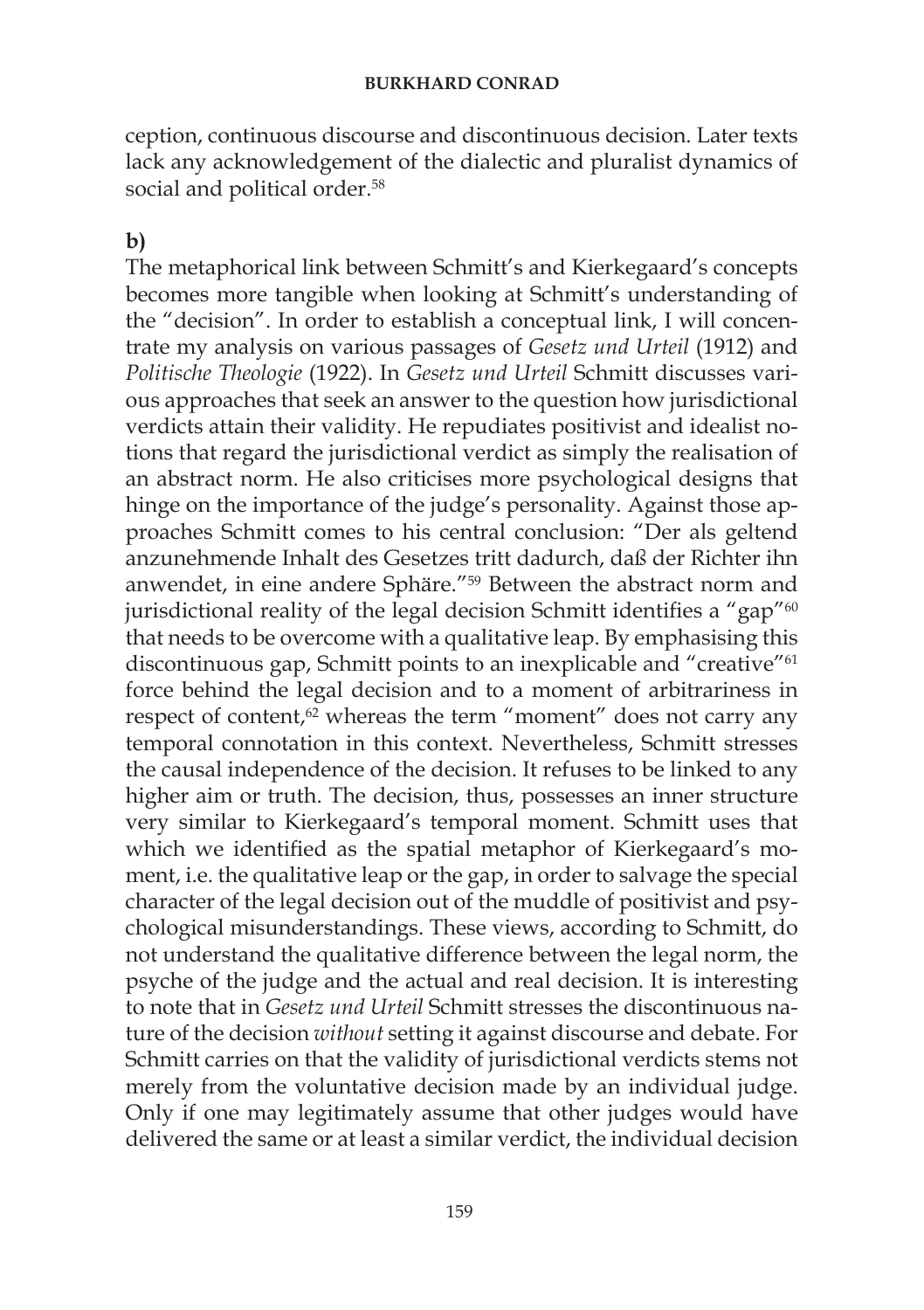is rightful.<sup>63</sup> A jurisdictional framework of professional expectations serves Schmitt as the criteria for the rightfulness of individual decisions. One may conclude that the qualitative leap of the decision is balanced out by a more or less discursive environment of legal professionalism. *Gesetz und Urteil*, therefore, offers an interesting account of how Schmitt indeed was able to speak of decisions and leaps without pressing them into a decisionist straitjacket.

This, however, is not true of Schmitt's notion of the political and less jurisdictional decision as propounded in *Politische Theologie*. In a strikingly similar way to Kierkegaard, Schmitt regards the leap within the moment of decision ten years later as an antagonist to notions of mediations, reconciliation, balance and an equilibrium attained through conversational modes. As noted above, the decision is now the unique mode of an exceptional behaviour within Schmitt's methodological framework. In a way it is the paradigmatic realisation of the exception in the political sphere and is somewhat akin to a "miracle" as he states at one point.<sup>64</sup> The order of law and state cannot be established and retained by reference to an ideal norm but they are to be constituted by way of *the* political action per se, i.e. the decision.<sup>65</sup> Compared to his more democratically inclined contemporary, Hermann Heller, who in his *Staatslehre* stresses the close tie between norm and decision,<sup>66</sup> Schmitt relies very much on the decision as the central notion for securing political order and stability. As was the case with Kierkegaard's moment – namely that it was a concept which was part of an intellectual struggle – Schmitt's decision is equally designed to attack specific opponents within a debate. For the decision – Schmitt rarely speaks of decisions in the plural – is surely not part of any social discourse, parliamentary deliberation or "everlasting conversation":67 an attack on liberal democratic ideas. Equally, the decision is not part of an imagined sphere of ideals, norms and moral sentences or merely their one to one transferral into reality: an attack on legal positivism. Both criticisms are frequently voiced in Schmitt's writings, most vehemently in *Politische Theologie*. In opposition to those views, he famously remarks: "Die Entscheidung ist, normativ betrachtet, aus dem Nichts geboren."68 The decision will be independent from any normative content but instead, the normative content – e.g. that of the state constitution – will depend on the *ex nihilo* decision. Any thought of balancing the decision with a framework of professional expectations is ruled out. Thus, Schmitt continues this line of antagonist argument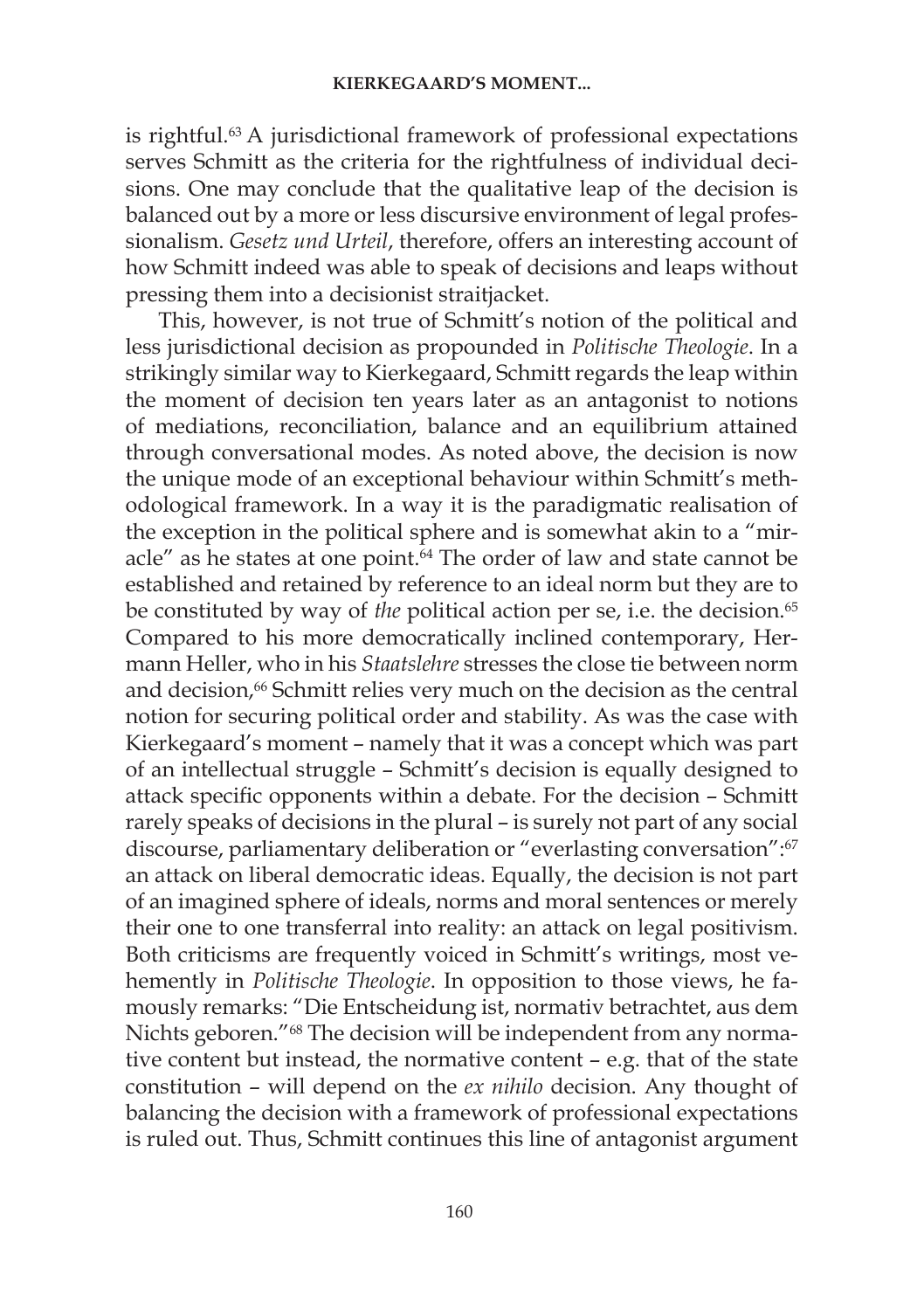by directly linking the concept of the existential political decision with the concept of the moment: "Die Entscheidung wird im Augenblick unabhängig von der argumentierenden Begründung und erhält einen selbständigen Wert."<sup>69</sup> The decision is substance enough and requires no further content or discursive base for its legitimisation. It leaps as the moment leaps; both leave behind reasoning and rational calculation.

This way of conceptualising the moment of decision is in Schmitt's own words referred to as decisionism. It is the notion that stresses the importance of the voluntative and non-rational elements within decision-making. A decisionist stand also underlines the condensed temporality of the situation of decision-making by referring to its "moment". A decision is not made by a lengthy decision-making process but by a singular, clearly visible and discontinuous act. In the 1933 foreword to the second edition of *Politische Theologie*, Schmitt explicitly speaks of the decisionist as someone who – opposed to the "normativist" – functionalises the moment with the purpose of implementing the right law for the right situation through a personal decision.70 Again, crucial elements of Kierkegaard's concept of the moment are revealed in the quoted passages: the personal and the existential dimension of decision-making, the non-rational and nonquantitative leap structure of the decision and the condensed temporality of its moment. Thereby political notions of reasoning, duration and discourse are discarded and the emphatic moment of decision is used as a vehicle for conceptualising the nature of political activity in a particular way. Hence – more so than was the case with Kierkegaard's theological moment – Schmitt's concept of the decision must be understood as a politicising move within a political argument.

# **c)**

In an attempt to go beyond *Rezeptionsgeschichte* and semantic analogies, I would like to present an explanation of the underlying process which is at work when Schmitt's decision "repeats" central notions of Kierkegaard's moment. Above, I pointed out the fact that Kierkegaard and Schmitt witnessed a time of tremendous social and political change. It is interesting to note that they arrived at a similar interpretation of the historical situation they found themselves in. Whereas Kierkegaard's social critique spoke of an age of "levelling" in which he lived, Schmitt in the late 1920s characterises his own time as "das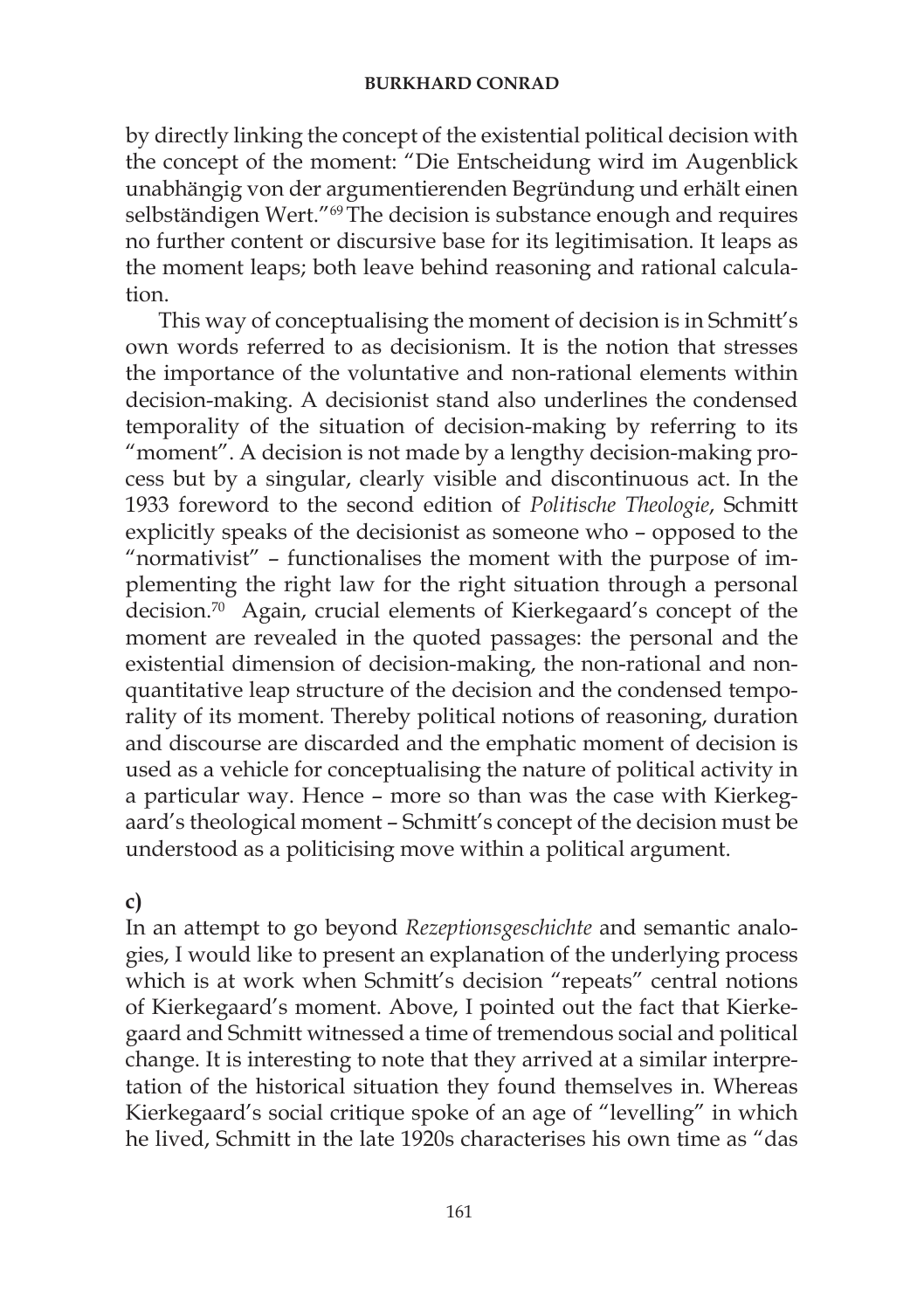Zeitalter der Neutralisierung und Entpolitisierung", the age of neutralisation and depoliticisation.<sup>71</sup> Schmitt traces ever new attempts of neutralisation in the course of history, but the ultimate age of neutralisation and depoliticisation is certainly modern and technological society as it tries to eliminate all political decidedness and *weltanschauliche* non-ambiguity.72 The critique of the age of levelling in the late 1840s and the critique of the age of neutralisation in the late 1920s equally yearn for a time of authenticity and decisive action to counter a perceived mediocrity of spirit and action. Schmitt's rather negative diagnosis of his time is mirrored in his conceptual struggle with contemporary parliamentarism and liberalism. Behind the contemporary parliamentarism of the Weimar Republic, he identifies a liberal ideology which only seems able to find solace in endless debates and a system of mediation and compromise – i.e. neutralisation – ever striving to create what he calls "balances". In his view, such a liberal ideology works against political order and definite results which are based on "truth".73 Schmitt asks for a clear stance and a decision which would turn the seemingly disorganised political system and the confusion of pluralist society into a place of sincerity, authenticity and order.

As part of the intellectual tussle of their times, both Kierkegaard and Schmitt make use of what Karl Löwith calls "polemische Gegenbegriffe", $74$  concepts that receive their forceful character by being created or transformed and used as part of an argumentative struggle with real or imagined foes. Thus, Kierkegaard's moment and Schmitt's decision ought to be understood both semantically and pragmatically: They semantically speak not only of *something* - may it be a theological or political issue – but they pragmatically speak also to and against *somebody*, mostly against proponents of "liberal" ideas. This rather trivial observation becomes less trivial when viewed in the light of Hans Blumenberg's notion of the "rhetorical situation".75 A rhetorical situation, according to Blumenberg, is marked on the one hand by a lack of (factual) evidence. This lack of evidence and argument asks for a particular rhetorical fervour in order to further one's argument rhetorically instead of rationally. Rhetoric builds (political) institutions where evidence is lacking, as Blumenberg remarks.<sup>76</sup> On the other hand, despite the lack of evidence the rhetorical situation is characterised by a compulsion to act. Rhetoric itself turns into an action<sup>77</sup> reminiscent of a similar approach in John L. Austin's speech-act theory. Hence, the rhetorical situation is marked by a gap between the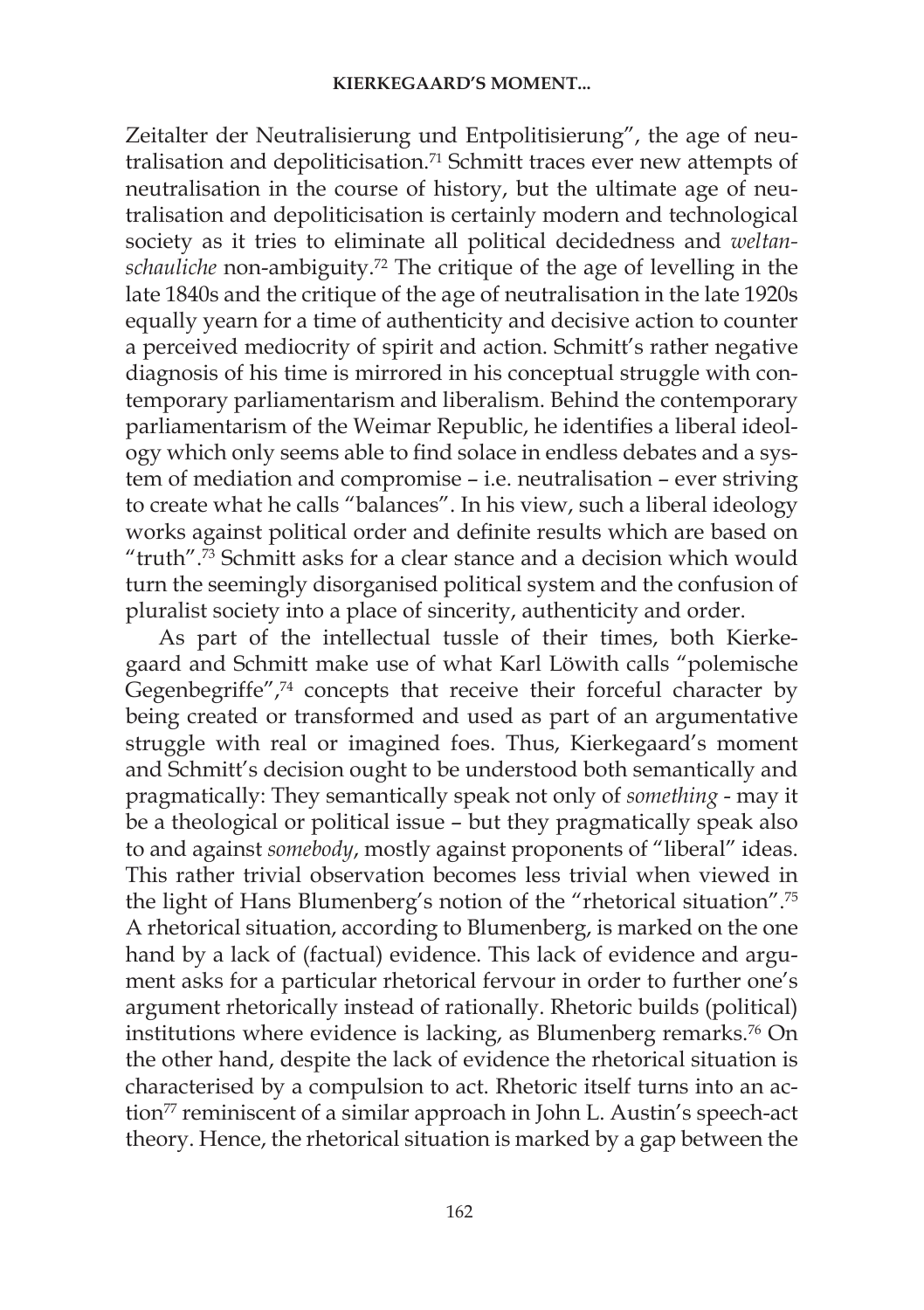factual consistency of an argument, being minimal, and the linguistic expression of this argument, being particularly strong. The oratorical zeal which is part of Kierkegaard's and Schmitt's concepts must be understood as the expression of such a rhetorical situation both thinkers find themselves in. Lack of evidence and compulsion to act are underlying features of those concepts. In the case of Kierkegaard, the rhetorical situation results in the concept of the moment with the 'leap' and the 'paradox' as its explicit metaphorical dimensions. In the case of Schmitt, the rhetorical situation produces the concept of the decision with the same if implicit metaphorical dimensions.

Within Schmitt's decision, however, Kierkegaard's "moment of decision" undergoes an additional semantic transformation: The straight-forward theological content of Kierkegaard's concept is functionalised as rhetorical intensity. The rationale behind this transformation becomes apparent as we look at Schmitt's theological understanding. Instead of a reference to traditional Christian notions of orthodoxy or orthopraxy, he entertains a rhetorical conception of theology. For Schmitt, "theology" means, as we can elicit from his discussion of the 19th Century conservative revolutionaries, "auf radikale Fragen eine entscheidende Antwort [geben]", it is to give a decisive answer to radical questions.78 He writes in *Politische Theologie* that being, thinking and speaking radically is being, thinking and speaking in a theological manner.79 Following this kind of argument, Schmitt's political theology must be understood as a rhetorical project. It is a special kind of political utterance, an utterance which looks for finality and determination in political activity even if faced with opposing views. Theological metaphors are meant to support political concepts with the aim of securing their success in the argumentative struggle towards finality. The metaphors possess a complementing nature in that they link quite diverse discourses.<sup>80</sup> This is true for the semantic dimensions and it is also true for the amount of linguistic passion which is part of the discussions.

Because of a lack of evidence underlying his concept of decision – for why should a particular political problem be solved by an emphatic decision and not by a collective debate and compromise? – I claim that Schmitt complements it with theological metaphors that call for the utmost. He makes functional use of the theological connotations that are inherent in Kierkegaard's "Christ-moment". The concept of decision is metaphorically linked to a theological discourse by way of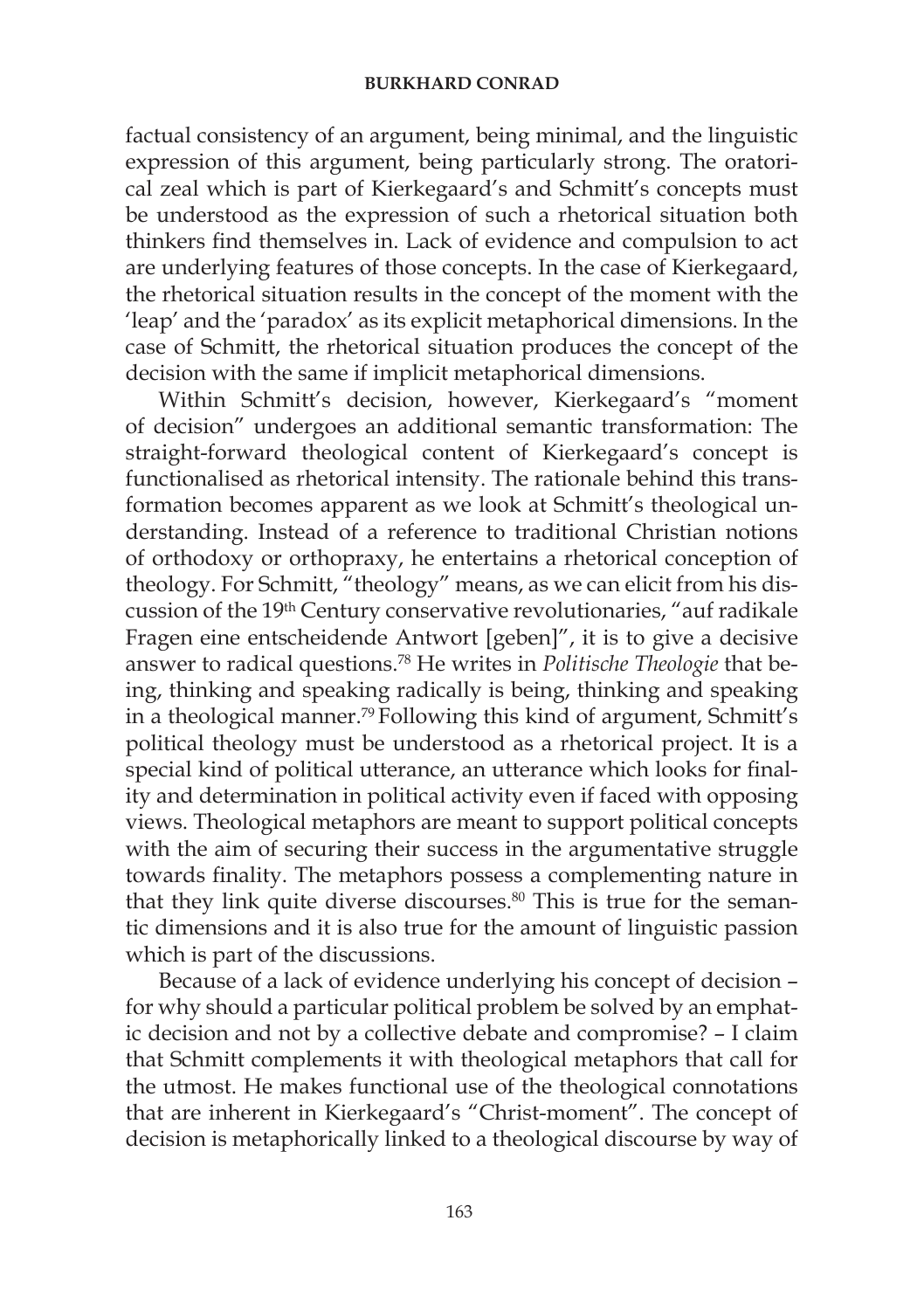the *ex nihilo* leap for example. Thereby its appeal and its penetrating power within a particular political debate and the rhetorical situation of the Weimar Republic are strengthened. Blumenberg calls this kind of strategy a "Rhetorik der Säkularisierung", a rhetoric of secularisation. With Schmitt in mind he writes in *Legitimität der Neuzeit*: "The phenomena of linguistic secularisation extend all the way from the conceptual function of resolving the problem of an acute lack of means by which to express a novel state of affairs to the rhetorical function of evoking effects along the spectrum between provocation and familiarity by means of an emphatic display of the terminology's marks of derivation."81 As Blumenberg further comments, Schmitt makes a claim of meaning and finality, both of which seem to be missing after the decrease of theological substance in the course of secularisation.<sup>82</sup> In that context, Kierkegaard's moment is fully politicised in Schmitt's decision. Thus, political decision-making is conceptualised as an all or nothing kind of activity. It is an either-or situation that makes compromises or alternative views impossible. The political decision-making becomes theologically *überhöht*, inflated.

This strategy of semantically transforming a theological concept in order to bolster a political concept which is part of a polarised debate may also be referred to – in the words of Quentin Skinner – as "rhetorical redescription".83 Skinner points to the possibility that concepts may be presented in the course of a debate in a "new moral light".<sup>84</sup> This moral reevaluation has repercussions on the way people come to judge specific social and political actions. Whereas Skinner applies this term to specific rhetorical moves within real-time debates, I would like to apply his thought to my argument: The metaphorical link between Kierkegaard's concept of the moment and Schmitt's concept of the decision is strengthened by the fact that Schmitt redescribes the decisive theological moment as a political moment of decision. Schmitt's politicising move redescribes Kierkegaard's normative understanding of the moment. The rhetorical persuasiveness is retained within the moment of decision whereas its normative content is rerouted. The Christological dimensions and thereby the theological core of the moment turn into an existentialist pathos of political decisions in a secularised society. Within his analysis of the decision, Schmitt stirs up a memory of theological metaphors derived from Kierkegaard's moment. He aims to make his own concept more convincing in the light of persistent discursive opposition. Considering Kierkegaard's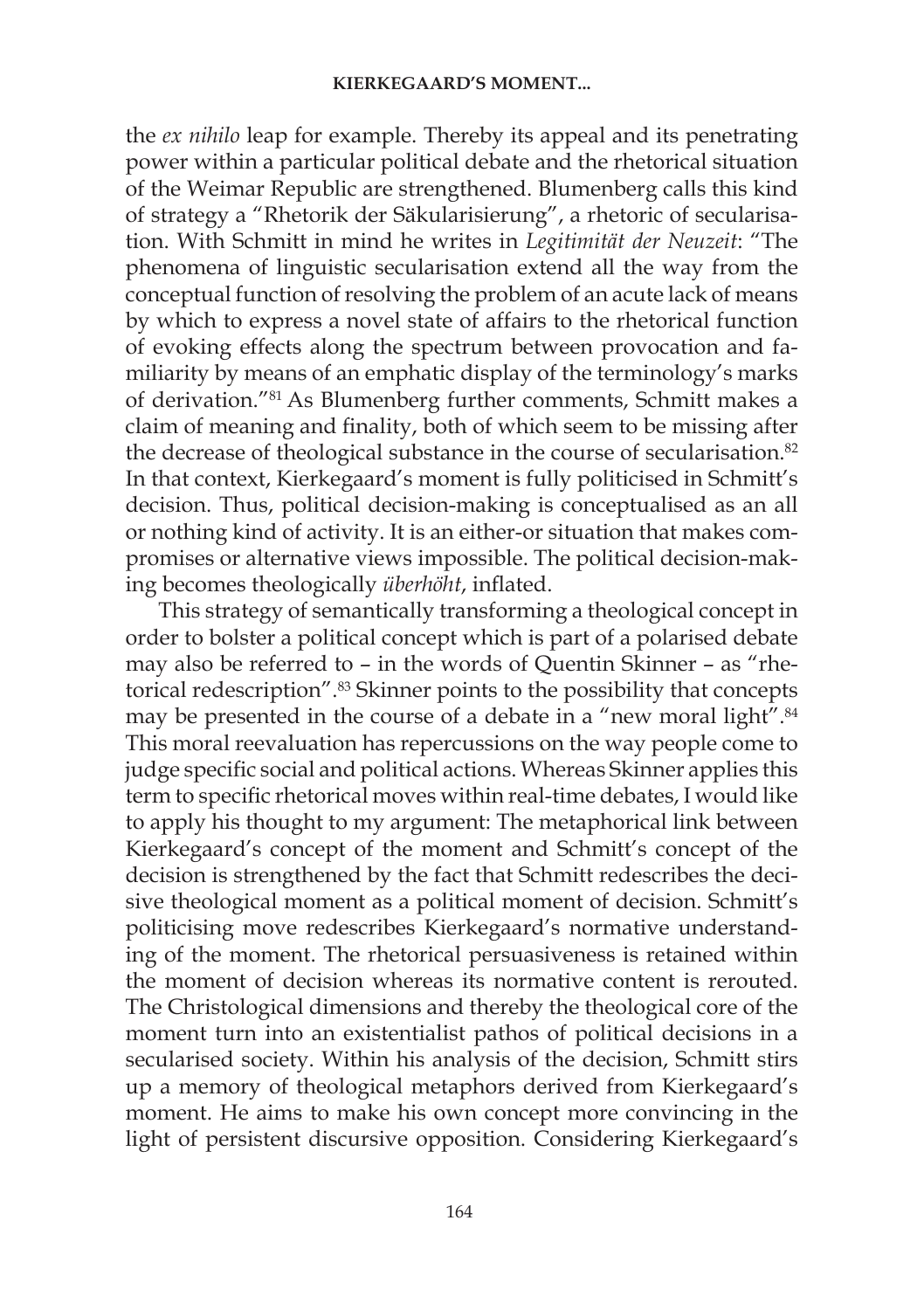intellectual battle with his contemporary society and church in works such as "The Moment", Schmitt only follows Kierkegaard's own trail of politicising the moment of decision and brings the rhetorical work of his predecessor to its completion. According to Blumenberg, such semantic redesriptions always occur rhetorically.<sup>85</sup> They are an expression of the prevailing rhetorical situation.

Combining Blumenberg's and Skinner's notions, Schmitt's strategy of redesribing Kierkegaard's concept must be understood as part of a rhetorical situation in two ways: On the one hand the theological metaphors of Kierkegaard's moment are integrated in Schmitt's concept of the political decision in order to cover up any lack of evidence and plausibility within Schmitt's emphatic decisionism. On the other hand, Kierkegaard's moment is redescribed as a secular and political event. The moment of decision becomes a pseudo-theological phenomenon of the political *Ausnahmezustand*. Schmitt both existentialises political decision-making and fully politicises the concept of the "Christ"- moment by building a rhetorical bridge between the theological and the political concept.

## **IV. Conclusion**

Coming back to Kierkegaard's quote in "The Moment", one could critically argue that Schmitt also strives to become a "man of the moment" himself by intervening in the public debate with his emphatic decisionism. At the beginning of chapter three, I have identified similar existentialist "men of the moment" (rarely any women!) as Schmitt's contemporaries. One could equally make out rhetorical moves of redescription within their texts although they would be less politically than rather philosophically. We may thus conclude that Kierkegaard's moment has served as a rhetorical quarry for a range of 20<sup>th</sup> Century conceptual projects. These projects mostly share Schmitt's enthusiasm for an emphatic display of extreme political concepts. They are not so much concerned with the establishment of a coherent theoretical arrangement, instead their contributions, although very often theoretical in nature, clearly intent to change the course of the wider public debate. This is the case today for example with Giorgio Agamben and his attempts to write another political theology *alias* political rhetoric of the exception.86 It is here where conceptual history obtains a critical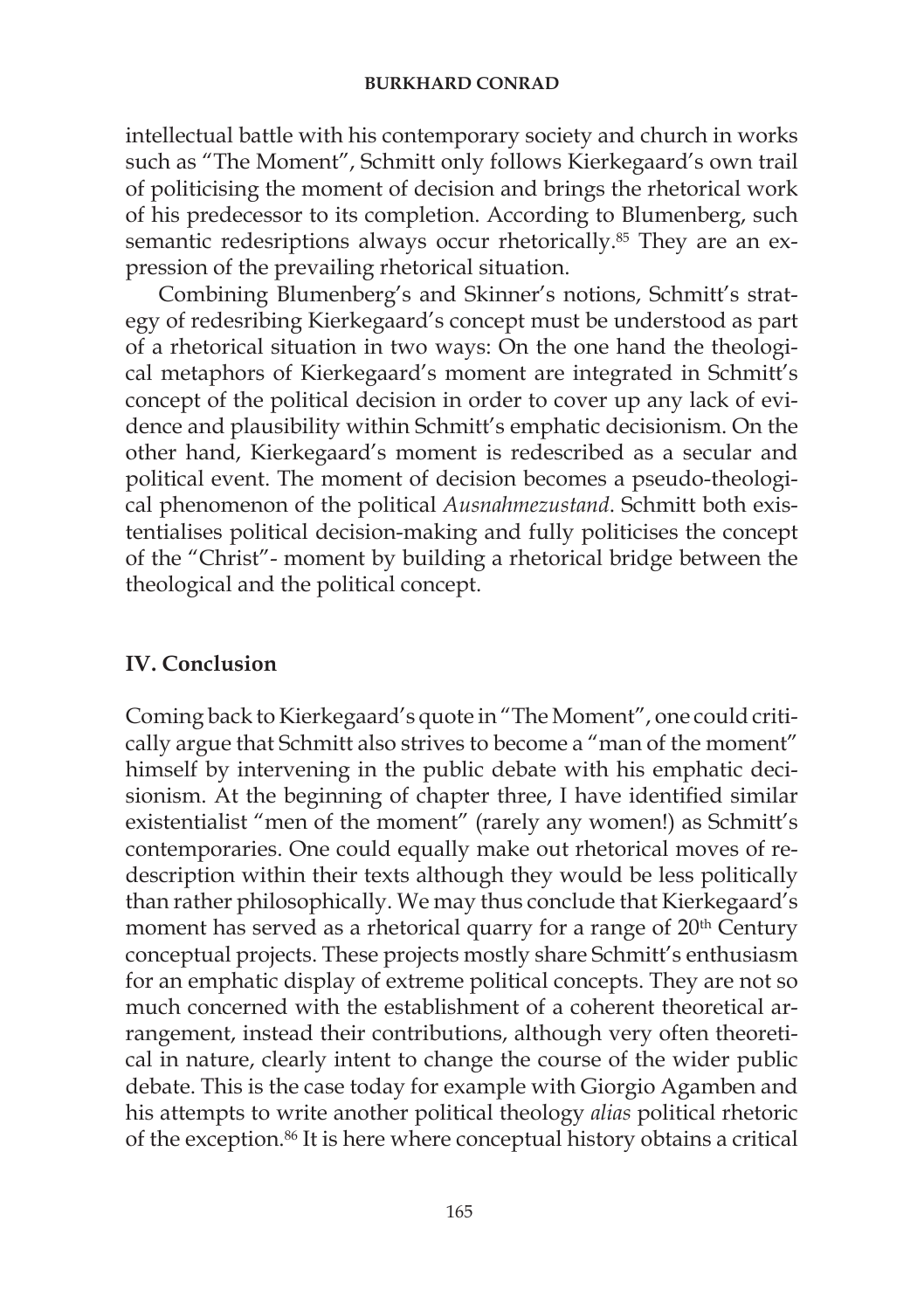edge: It may reveal the political strategies that motivate a particular choice of concept.87 The link between Søren Kierkegaard's moment and Carl Schmitt's decision is just one example. It points to the overall relevance of critical conceptual history in exposing political motivations behind certain conceptual undertakings.

## **NOTES**

- **1.** S. Kierkegaard 1998: *The Moment and Late Writings*, Princeton, pp. 338f.
- **2.** S. Kierkegaard 1985: *Philosophical Fragments*, Princeton, p. 18.
- **3.** M. C. Taylor 1980: Christology, in: N. Thulstrup & M. M. Thulstrup (eds.): *Theologi-*
- *cal Concepts in Kierkegaard*, Bibliotheca Kierkegaardiana Vol. 5, Køpenhavn, p. 205.
- **4.** S. Kierkegaard 1985: *Philosophical Fragments*, Princeton, p. 1. **5.** S. Kierkegaard 1985: *Philosophical Fragments*, Princeton, p. 13.
- **6.** Ibid., p. 58.

**7.** S. Kierkegaard 1980: *The Concept of Anxiety*, Princeton, p. 81f.

**8.** Cf. Platon: *Parmenides*, 156a – 157b. Cf. also M. Theunissen 1971: Augenblick, in J.

- Ritter (Hrsg.): *Historisches Wörterbuch der Philosophie*, Vol. 1, p. 650
- **9.** S. Kierkegaard 1980: *The Concept of Anxiety*, Princeton, p. 89.
- **10.** Ibid., p. 88.
- **11.** Ibid., p. 86.
- **12.** Ibid., p. 85.
- **13.** S. Kierkegaard 1985: *Philosophical Fragments*, Princeton, p. 51.
- **14.** Cf. the Quicunque vult.
- **15.** Cf. e.g. S. Kierkegaard 1985: *Philosophical Fragments*, Princeton, pp. 45f.
- **16.** S. Kierkegaard 1992: *Concluding Unscientific Postscript to Philosophical Fragments*, Princeton, p. 99.
- **17.** Ibid., pp. 113ff.
- **18.** S. Kierkegaard 1985: *Philosophical Fragments*, Princeton, p. 58.
- **19.** Cf. G. Scholz 1995: Sprung, in: Joachim Ritter (Ed.): *Historisches Wörterbuch der Philosophie*, Vol. 9, Basel, p. 1541-1550.
- **20.** S. Kierkegaard 1985: *Philosophical Fragments*, Princeton, pp. 66f.
- **21.** Ibid., p. 69.
- **22.** Cf. R. Poole 1993: *Kierkegaard: the indirect communication*, Charlotteville/VA.
- **23.** S. Kierkegaard 1985: *Philosophical Fragments*, Princeton, p. 64.
- **24.** S. Kierkegaard 1983: *Fear and Trembling. The Repetition*, Princeton, p. 133.
- **25.** S. Kierkegaard 1998: *The Moment and Late Writings*, Princeton, pp. 338f.
- **26.** S. Kierkegaard 1998: *The Moment and Late Writings*, Princeton, pp. 338f.
- **27.** S. Kierkegaard 1998: *The Moment and Late Writings*, Princeton, pp. 91f. **28.** Ipid, p. 93.
- **29.** S. Kierkegaard 1978: *Two Ages. The Age of Revolution and the Present Age. A Literary Review*, Princeton, pp. 109f.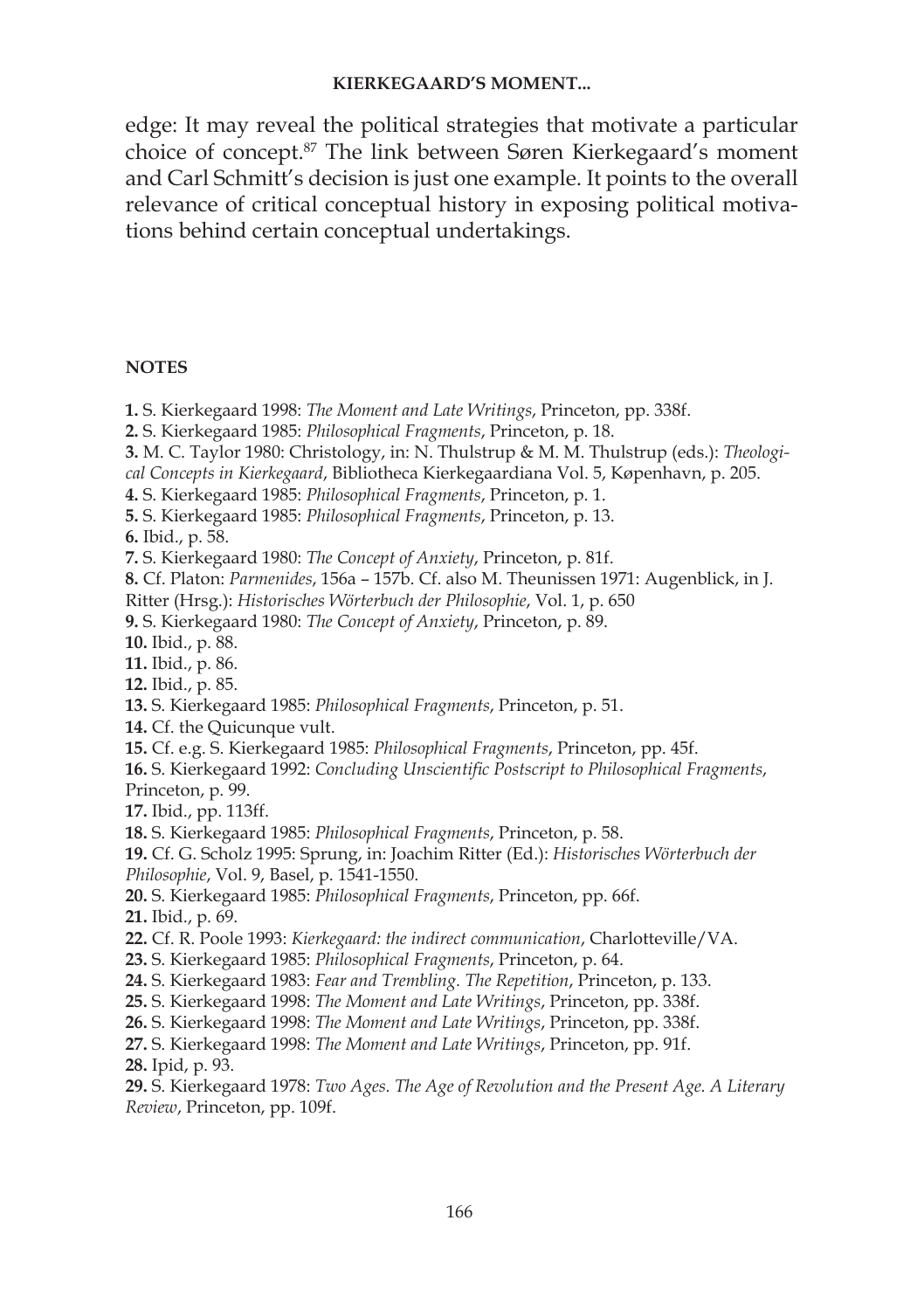**30.** Ibid.

**31.** Cf. M. Nicoletti 1992: Politics and Religion in Kierkegaard's Thought: Secularization and the Martyr, in: G. B. Connell/ C. S. Evans (eds.): *Foundations of Kierkegaard's Vision of Community*, New Jersey & London, p. 192.

**32.** S. Kierkegaard 1978: *Two Ages. The Age of Revolution and the Present Age*. A Literary Review, Princeton, p.84.

**33.** Ibid., p. 71.

**34.** Cf. J. Garff 2000: *Sören Kierkegaard. Biographie*, München, pp. 561-565.

**35.** K.M. Kodalle 1988: *Die Eroberung des Nutzlosen. Kritik des Wunschdenkens und der Zweckrationalität im Anschluß an Kierkegaard, Paderborn*, p. 167. Cf. also M. Nicoletti 1992: Politics and Religion in Kierkegaard's Thought. Secularisation and the Martyr, in: G.B. Connell/ C.S. Evans (Eds.): *Foundations of Kierkegaard's Vision of Community*, New Jersey & London, p. 188.

**36.** S. Kierkegaard 1978: *Two Ages. The Age of Revolution and the Present Age*. A Literary Review, Princeton, p. 71.

**37.** For hints, cf. K. Löwith 1935: Der okkasionelle Dezisionismus von Carl Schmitt, in: Löwith: *Gesammelte Abhandlungen. Zur Kritik der geschichtlichen Existenz*, Stuttgart 1960; K. M. Kodalle 1988: *Die Eroberung des Nutzlosen. Kritik des Wunschdenkens und der Zweckrationalität im Anschluß and Kierkegaard*, Paderborn et.al. pp. 163f. M. Nicoletti 1990: *Transcendenza e potere. La teologia politica di Carl Schmitt*, Brescia; Rüdiger Safranski 2007: *Romantik. Eine deutsche Affäre*, München, p. 343.; R. Kramme 1989: *Helmuth Plessner und Carl Schmitt*, Berlin, p. 177.

**38.** For example M. Ojakangas 2004: *A Philosophy of Concrete Life. Carl Schmitt and the Political Thought of Late Modernity*, Jyväskylä, p. 27.

**39.** D. Sternberger 1961: *Begriff des Politischen*, Frankfurt/ Main, p. 21.

**40.** Cf. K. Sontheimer 1962: *Antidemokratisches Denken in der Weimarer Republik. Die politischen Ideen des deutschen Nationalismus zwischen 1918 und 1933,* München, pp. 327ff.

**41.** In the first half of the 20th century Kierkegaard's reception within Roman-Catholic theology was limited, cf. A. Darlap 1983: Die Rezeption S. Kierkegaards in der katholischen Theologie, in: H. Anz/ P. Lübcke/ F. Schmöe (Hrsg.): *Die Rezeption Søren Kierkegaards in der deutschen und dänischen Philosophie und Theologie*, Kopenhagen & München, pp. 225-238.

**42.** Cf. the contemporary critique by H.J. Daerr 1932: *Der Begriff der Entscheidung in der dialektischen Theologie*, Greifswald, pp. 89ff.

**43.** Cf. R. Poole 1998: The unknown Kierkegaard: Twentieth century receptions, in: A. Hannay/ G.D. Marino (Eds.): *The Cambridge Companion to Kierkegaard,* Cambridge, pp. 48-75.

**44.** Cf. K. Palonen 2006: *The Struggle with Time. A Conceptual History of 'Politics' as Activity*, Münster et.al., pp. 181ff.

**45.** Cf. H. Anz 1983: Zur Wirkungsgeschichte Kierkegaards in der deutschen Theologie und Philosophie, in: H. Anz/ P. Lübcke/ F. Schmöe (Hrsg.): *Die Rezeption Søren Kierkegaards in der deutschen und dänischen Philosophie und Theologie*, Kopenhagen & München, p. 12.

**46.** T.W. Adorno 1964: *Jargon der Eigentlichkeit. Zur deutschen Ideologie*, Frankfurt/Main. **47.** C. Schmitt 1998: *Politische Romantik*, 8th edition, Berlin, p.76.

**48.** C. Schmitt 1917: Die Sichtbarkeit der Kirche, in: *Summa,* Vol. 1 No. 2

**49.** C. Schmitt 1950: *Donoso Cortés in gesamteuropäischer Interpretation. Vier Aufsätze,* Köln, pp. 102ff.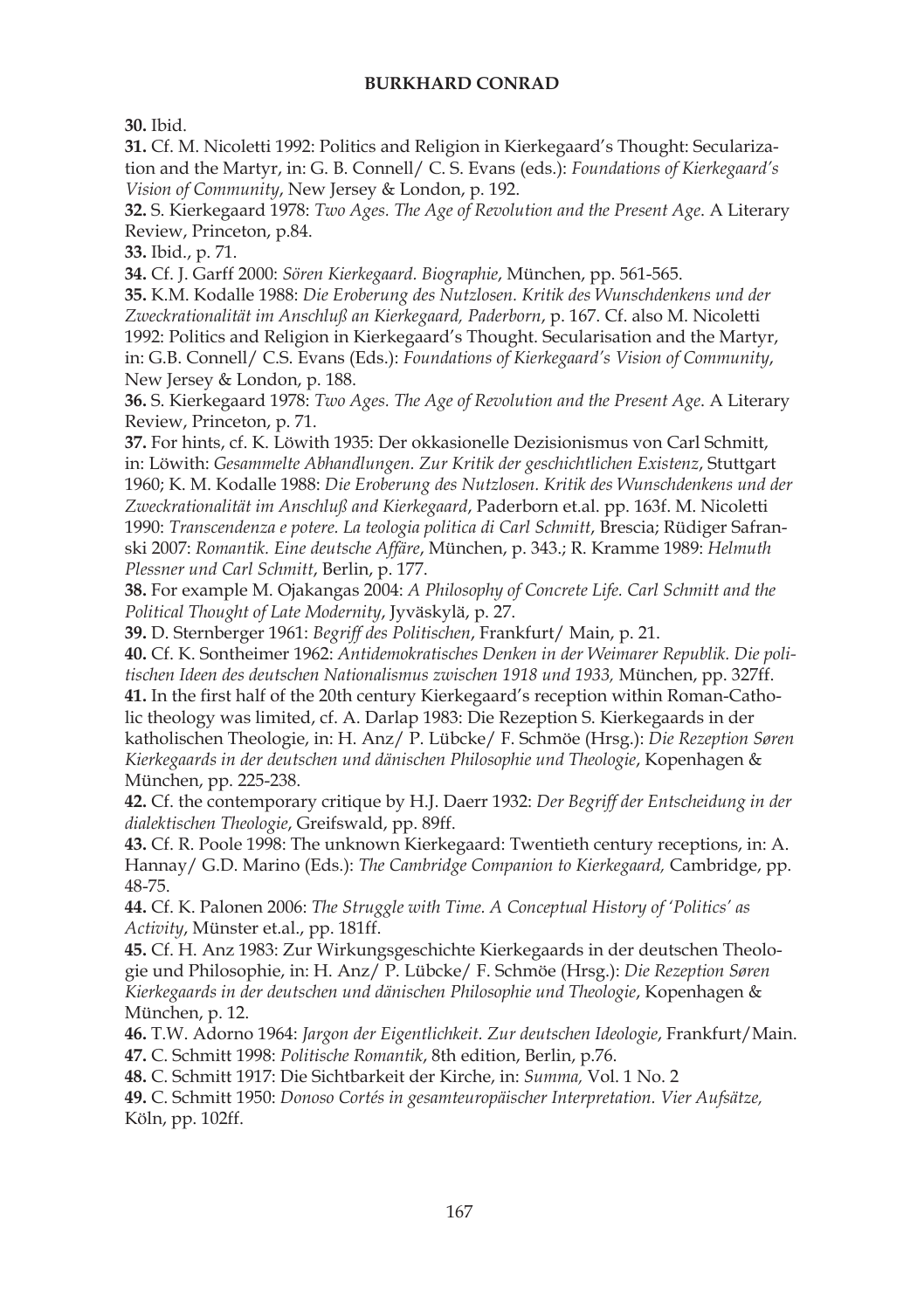### **KIERKEGAARD'S MOMENT...**

**50.** Cf. C. Schmitt 2003: *Tagebücher. Oktober 1912 bis Februar 1915*, edited by Ernst Hüsmert, p. 222.

**51.** C. Schmitt 1996: *Politische Theologie. Vier Kapitel zur Lehre von der Souveränität*, 7th edition, Berlin, p. 21. Cf. also Hasso Hofmann 2002: *Legitimität gegen Legalität. Der Weg der politischen Philosophie Carl Schmitts*, Berlin, pp. 55-62.

**52.** C. Schmitt 1914: *Der Wert des Staates und die Bedeutung des Einzelnen,* Tübingen, p. 41.

**53.** My translation: Decisions will only be decisions in the strict sense if they decide about something truly exceptional. Cf. C. Schmitt 1996: *Politische Theologie. Vier Kapitel zur Lehre von der Souveränität,* 7th edition, Berlin, p. 13.

**54.** C. Schmitt 1933. *Der Begriff des Politischen*, 3rd edition, Hamburg, p. 7 **55.** Ibid.

**56.** Cf. ibid., p. 21: "Die Ausnahme erklärt das Allgemeine und sich selbst. Und wenn man das Allgemeine richtig studieren will, braucht man sich nur nach einer wirklichen Ausnahme umzusehen. Sie legt alles viel deutlicher an den Tag als das Allgemeine selbst. Auf die Länge wird man des ewigen Geredes vom Allgemeinen überdrüssig; es gibt Ausnahmen. Kann man sie nicht erklären, so kann man auch das Allgemeine nicht erklären. Gewöhnlich merkt man die Schwierigkeit nicht, weil man das Allgemeine nicht einmal mit Leidenschaft, sondern mit einer bequemen Oberflächlichkeit denkt. Die Ausnahme dagegen denkt das Allgemeine mit energischer Leidenschaft." Cf. also S. Kierkegaard 1983: *Fear and Trembling. The Repetition,* Princeton, pp. 226ff. Schmitt quotes Kierkegaard's text as if it was one coherent passage but, in fact, it is constituted of two separate passages.

**57.** S. Kierkegaard 1983: *Fear and Trembling. The Repetition,* Princeton, p. 227.

**58.** Cf. M.Th. Greven 1989: Der substanzhafte und metaphysische Ansatz des politischen Schriftstellers Carl Schmitt bis 1934, in: Rainer Eisfeld/Ingo Müller (Eds.): *Gegen Barbarei. Essays Robert M.W. Kempner zu Ehren,* Frankfurt/Main, pp. 142f. **59.** My translation: That which is assumed to be the content of the law will, through its application by the judge, step into another sphere. Cf. C. Schmitt 1912: *Gesetz und Urteil, Eine Untersuchung zum Problem der Rechtspraxis,* Berlin, p. 29.

**60.** Cf. John Searle 2001: *Rationality in Action*, Cambridge/MA & London, pp. 61ff. **61.** C. Schmitt 1912: *Gesetz und Urteil, Eine Untersuchung zum Problem der Rechtspraxis*, Berlin, p. 78.

**62.** Cf. Ibid., p. 49.

**63.** Ibid., p. 78.

**64.** C. Schmitt 1996: *Politische Theologie. Vier Kapitel zur Lehre von der Souveränität*, 7th edition, Berlin, p. 43.

**65.** C. Schmitt 1996: *Politische Theologie. Vier Kapitel zur Lehre von der Souveränität*, 7th edition, Berlin, p. 16.

**66.** Cf. H. Heller 1983: *Staatslehre*, 6th edition, Tübingen, p. 299.

**67.** C. Schmitt 1998: *Politische Romantik*, 6th edition, Berlin, p. 5.

**68.** My translation: The decision, when viewed normatively, is born of nothing. Cf. C. Schmitt 1996: *Politische Theologie. Vier Kapitel zur Lehre von der Souveränität,* 7th edition, Berlin, pp. 37f.

**69.** My translation: Within the moment, the decision becomes independent of its argumentative base and receives importance in its own right. Cf. ibid.

**70.** Ibid., p. 8: "… und der Dezisionist immer in der Gefahr steht, durch die Funktionalisierung des Augenblicks das in jeder großen politischen Bewegung enthaltende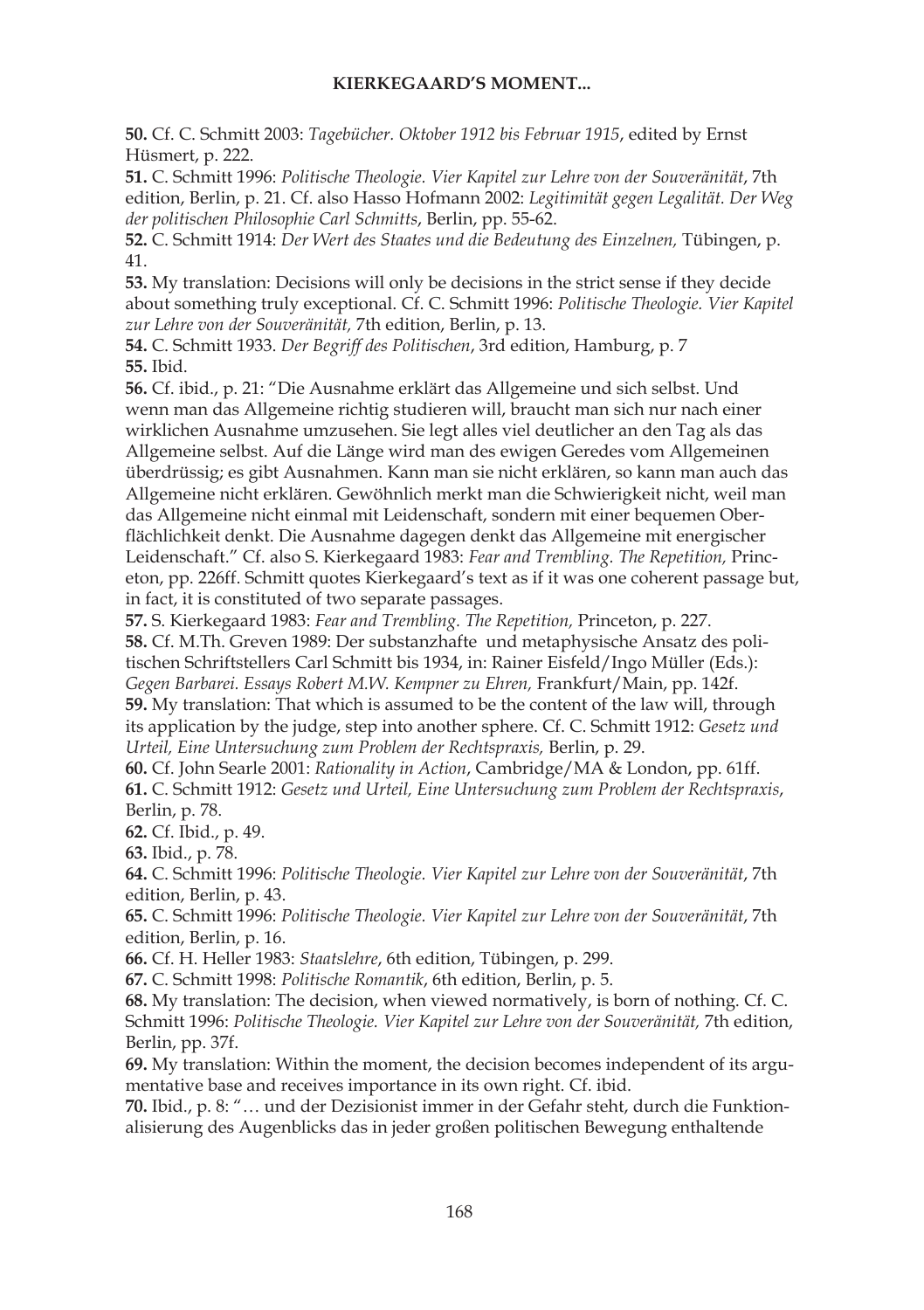ruhende Sein zu verfehlen, …". Schmitt's reference to a certain danger of the decisionist should not be regarded as a sincere worry, taking in account his wholehearted support of 19th century decisionism in the later sections of *Politische Theologie*. **71.** C. Schmitt 1929: Das Zeitalter der Neutralisierung und Entpolitisierung, in:

Schmitt: *Positionen und Begriffe im Kampf mit Weimar – Genf – Versailles 1923-1939,* Berlin 1988.

**72.** Cf. ibid., pp. 127f.

**73.** C. Schmitt 1996a: *Die geistesgeschichtliche Lage des heutigen Parlamentarismus*, 8. Auflage, Berlin, pp. 41ff.

**74.** K. Löwith 1935: Der okkasionelle Dezisionismus von Carl Schmitt, in: Löwith: *Gesammelte Abhandlungen. Zur Kritik der geschichtlichen Existenz*, Stuttgart 1960, p. 93. **75.** H. Blumenberg 2001: Anthropologische Annäherung an die Aktualität der Rhetorik, in: H. Blumenberg: *Ästhetische und metaphorische Schriften*, Frankfurt/Main, pp. 414ff.

**76.** Cf. ibid., p. 411.

**77.** Cf. ibid, p. 416.

**78.** C. Schmitt 1996a: *Die geistesgeschichtliche Lage des heutigen Parlamentarismus*, 8. Auflage, Berlin, p. 82.

**79.** C. Schmitt 1996: *Politische Theologie. Vier Kapitel zur Lehre von der Souveränität*, 7th edition, Berlin, p. 50.

**80.** Cf. H. Blumenberg 2007: *Theorie der Unbegrifflichkeit*, Frankfurt/ Main, p. 88. **81.** H. Blumenberg 1996: *Die Legitimität der Neuzeit, erneuerte Ausgabe*, Frankfurt/ Main, p. 115; Cf. for the English translation: Hans Blumenberg 1985: *The Legitimacy of the Modern Age,* Cambridge/MA.

**82.** Cf. ibid., p.119.

**83.** Q. Skinner 1999: Rhetoric and Conceptual Change, in: F*innish Yearbook of Political Thought*, Vol. 3, pp. 60-73.

**84.** Q. Skinner 1996: *Reason and Rhetoric in the Philosophy of Hobbes*, Cambridge, p. 141. **85.** H. Blumenberg 2001: Anthropologische Annäherung an die Aktualität der Rhetorik, in: H. Blumenberg: *Ästhetische und metaphorische Schriften,* Frankfurt/Main, p. 420. **86.** Cf. G. Agamben 2005: State of Exception, Chicago; G. Agamben 2005: *The Time That Remains. A Commentary on the Letter to the Romans*, Stanford.

**87.** Cf. K. Palonen 2002: Begriffsgeschichte und/als Politikwissenschaft, in: *Archiv für Begriffsgeschichte*, Vol. 44, p. 221-234.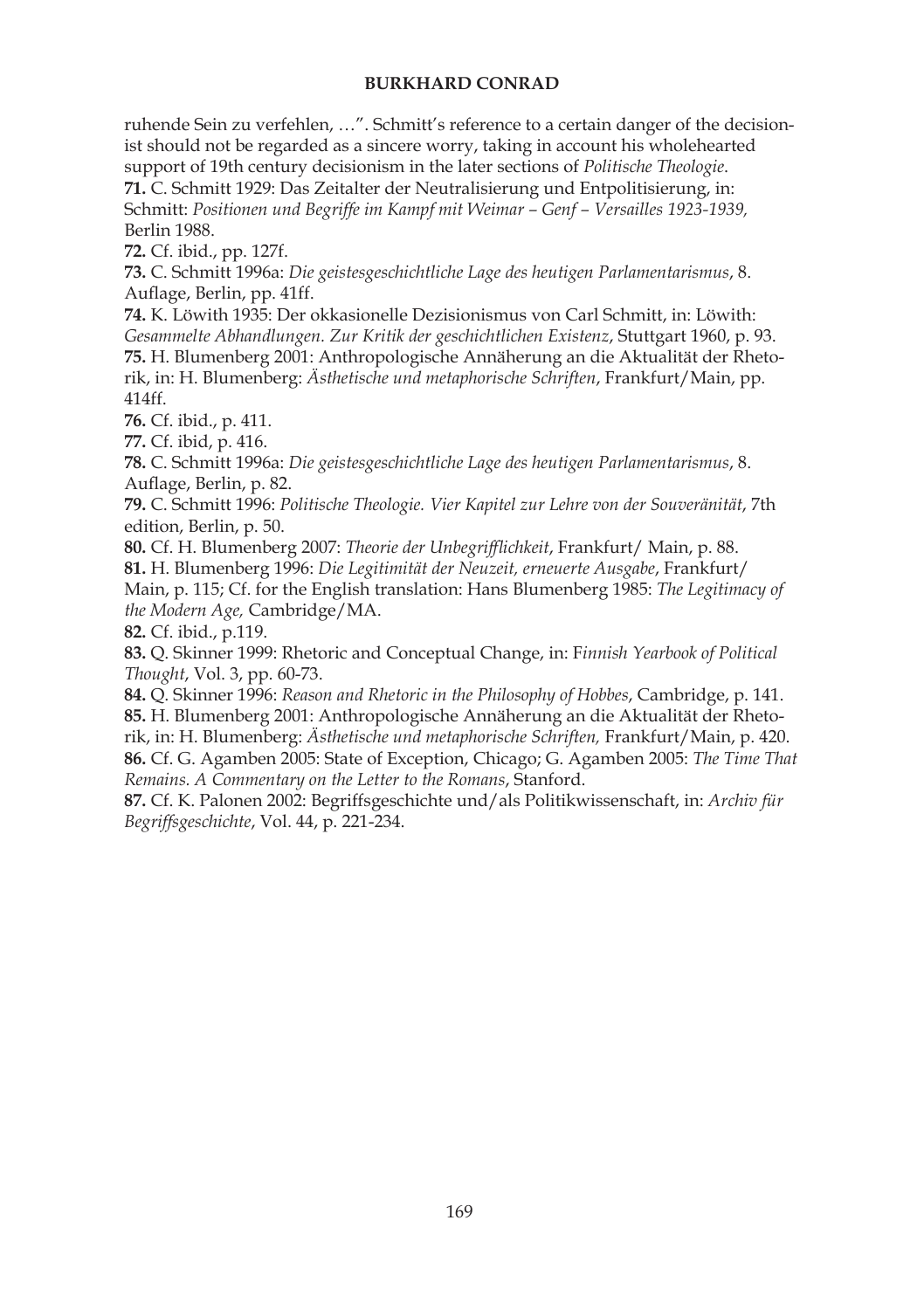### **KIERKEGAARD'S MOMENT...**

### **BIBLIOGRAPHY**

**Adorno**, Theodor W. 1964: *Jargon der Eigentlichkeit. Zur deutschen Ideologie,* Frankfurt/ Main: Suhrkamp.

**Agamben**, Giorgio 2005: *State of Exception*, Chicago: University of Chicago Press. **Agamben**, Giorgio 2005: T*he Time That Remains. A Commentary on the Letter to the Romans*, Stanford: Stanford University Press.

**Anz**, Heinrich 1983: Zur Wirkungsgeschichte Kierkegaards in der deutschen Theologie und Philosophie, in: H. Anz/ P. Lübcke/ F. Schmöe (Hrsg.): *Die Rezeption Søren Kierkegaards in der deutschen und dänischen Philosophie und Theologie*, Kopenhagen & München: Text & Kontext, 11-29.

**Blumenberg**, Hans 1996: *Die Legitimität der Neuzeit*, erneuerte Ausgabe, Frankfurt/ Main: Suhrkamp.

**Blumenberg**, Hans 2001: Anthropologische Annäherung an die Aktualität der Rhetorik, in: H. Blumenberg: *Ästhetische und metaphorische Schriften*, Frankfurt/Main: Suhrkamp.

**Blumenberg**, Hans 2007: *Theorie der Unbegrifflichkeit*, Frankfurt/Main: Suhrkamp. **Daerr,** Hans J. 1932: *Der Begriff der Entscheidung in der dialektischen Theologie*, Greifswald: Adler.

**Darlap**, Adolf 1983: Die Rezeption S. Kierkegaards in der katholischen Theologie, in: H. Anz/ P. Lübcke/ F. Schmöe (Hrsg.): *Die Rezeption Søren Kierkegaards in der deutschen und dänischen Philosophie und Theologie*, Kopenhagen & München: Text & Kontex, 225-238.

**Garff**, Joakim 2000: *Sören Kierkegaard. Biographie*, München: Hanser.

**Greven**, Michael Th. 1989: Der substanzhafte und metaphysische Ansatz des politischen Schriftstellers Carl Schmitt bis 1934, in: Rainer Eisfeld/Ingo Müller (Eds.): *Gegen Barbarei. Essays Robert M.W. Kempner zu Ehren,* Frankfurt/Main: Athenäum Verlag, 131-152.

**Heller**, Hermann 1983: *Staatslehre*, 6th edition, Tübingen: Mohr.

**Hofmann**, Hasso 2002: *Legitimität gegen Legalität. Der Weg der politischen Philosophie Carl Schmitts*, Berlin: Duncker & Humblot.

**Kierkegaard,** Søren 1978: *Two Ages. The Age of Revolution and the Present Age*. A Literary Review, Princeton: Princeton University Press.

**Kierkegaard**; Søren 1980: *The Concept of Anxiety,* Princeton: Princeton University Press.

**Kierkegaard**, Søren 1983: *Fear and Trembling. The Repetition,* Princeton: Princeton University Press.

**Kierkegaard**, Søren 1998: *The Moment and Late Writings*, Princeton: Princeton University Press.

**Kierkegaard**; Søren 1985: *Philosophical Fragments*, Princeton: Princeton University Press.

**Kierkegaard**, Søren 1992: *Concluding Unscientific Postscript to Philosophical Fragments,* Princeton: Princeton University Press.

**Kodalle**, Klaus M. 1988: *Die Eroberung des Nutzlosen. Kritik des Wunschdenkens und der Zweckrationalität im Anschluß an Kierkegaard*, Paderborn: Schönigh.

**Kramme**, Rüdiger 1989: *Helmuth Plessner und Carl Schmitt,* Berlin:Duncker & Humblot. **Löwith**, Karl 1935: Der okkasionelle Dezisionismus von Carl Schmitt, in: Löwith:

*Gesammelte Abhandlungen. Zur Kritik der geschichtlichen Existenz,* Stuttgart 1960; Kohlhammer, 93-126.

**Nicoletti**, Michele 1990: *Transcendenza e potere. La teologia politica di Carl Schmitt*,